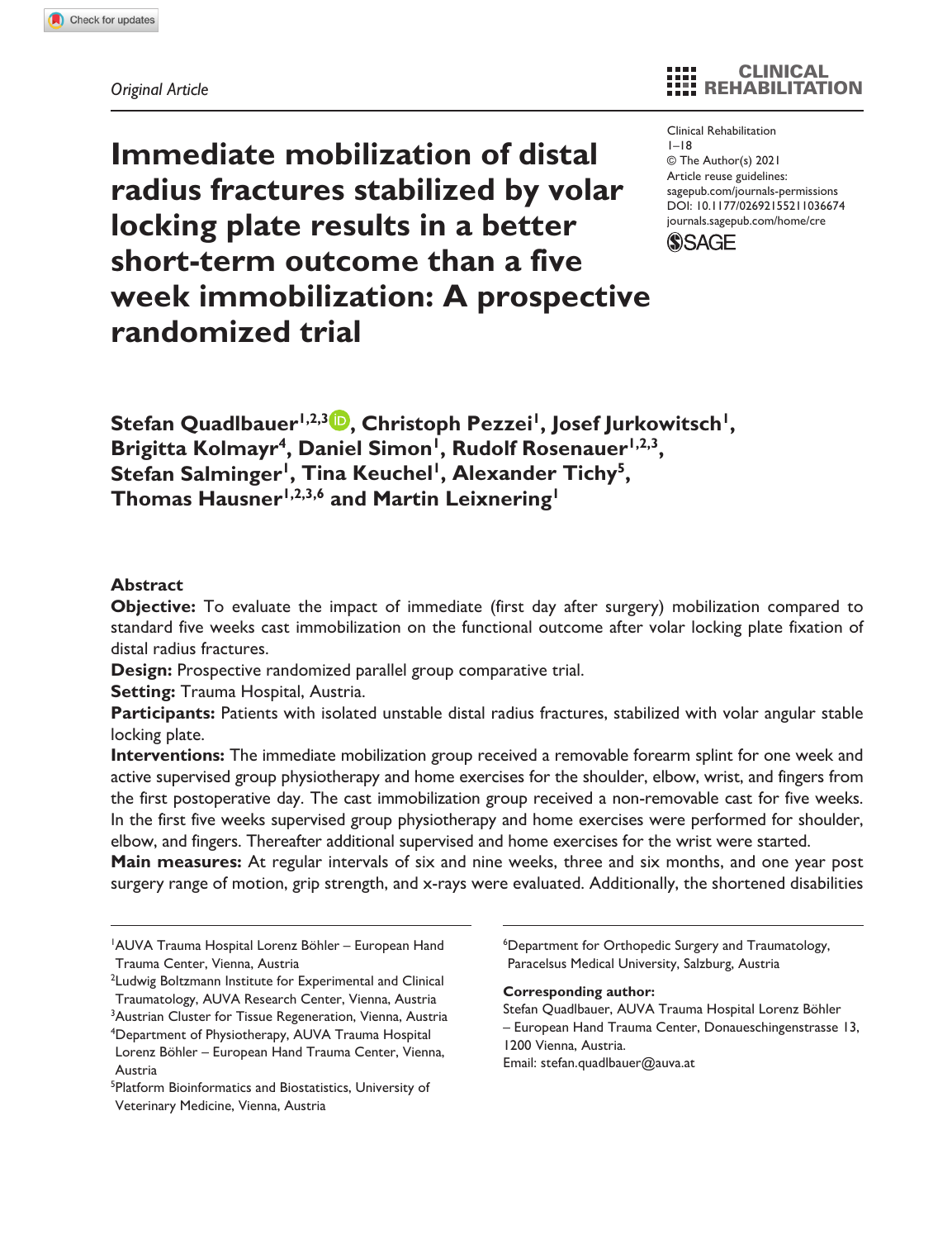of the arm, shoulder and hand (*Quick*DASH) score, Patient-rated Wrist Evaluation, Mayo Wrist score, and pain according to the Visual Analog Scale score were analyzed.

**Results:** One hundred and sixteen patients were prospectively randomized into two study groups. At the one-year follow-up, patients in the immediate mobilization group showed a significantly higher range of motion in extension/flexion (mean difference 10.2°, 99% confidence interval 0.6–19.8), grip strength (mean difference 5.1 kg, 99% confidence interval −0.5 to 10.7), and Mayo Wrist score (mean difference 7.9 points, 99% confidence interval 2.3–13.5) than the cast immobilization group. Range of motion in supination/pronation (mean difference 13.4°, 99% confidence interval 1.5–25.3) and in radial/ulnar deviation (mean difference 6.3°, 99% confidence interval  $0.9-11.7$ ) differed significantly up to nine weeks favoring the immediate mobilization group. The Patient-rated Wrist Evaluation revealed significantly better scores after three months (mean difference 9.3points, 99% confidence interval 0.5–18.1) and *Quick*DASH after six months (mean difference 7.3 points, 99% confidence interval 0.3–14.3) in the immediate mobilization group. All other subsequent follow-up examinations indicated no significant differences in respect of pain, range of motion, and patient-reported outcome measurements between the study groups. There were no significant differences in respect of radiological loss of reduction and complications between the groups. **Conclusions:** Immediate mobilization in combination with supervised physiotherapy of the wrist after volar locking plate fixation of unstable distal radius fractures results in a significantly improved range of motion and grip strength after one year compared to cast immobilization. No increased risk for loss of reduction and other complications was observed.

#### **Keywords**

Distal radius fracture, volar locking plate, mobilization, outcome, rehabilitation

Received: 2 April 2021; accepted: 15 July 2021

# **Introduction**

Distal radius fractures are one of the most common fractures in the upper extremities and the incidences appear to increase worldwide.<sup>1-3</sup> Anatomical reconstruction, stable fixation, and early motion can be seen as the main principles in the treatment of articular fractures.4–6 However, early mobilization has not entered standard care in operatively treated distal radius fractures.7,8 Although there is a consensus in the literature that internal fixation requires shorter immobilization and thus allows an earlier return to daily life activities, only few studies evaluate the possible benefits of shorter immobilization.<sup>9-14</sup> Additionally, the published guidelines do not recommend early mobilization on a routine basis.<sup>15,16</sup>

Therefore, a single-center, prospective, and randomized clinical trial was established to evaluate the impact of immediate mobilization compared to standard five weeks cast immobilization on the functional outcome after volar locking plate fixation.

The primary study hypothesis was that an immediate mobilization starting on the first day after surgery leads to a better range of motion, grip strength, and patient-reported outcome measures one year after surgery compared to a cast immobilization for five weeks. The primary endpoint was defined one year after surgery, as this represents the minimum follow-up period to evaluate the functional outcome after distal radius fractures.<sup>17</sup>

The secondary study aim was to compare pain, range of motion, grip strength, and patient-reported outcome measures at six weeks, nine weeks, three months, and six months after surgery between the study groups.

# **Methods**

Between January 2015 and July 2016, 116 patients were enrolled in this single center, two-group, prospective randomized controlled trial incorporating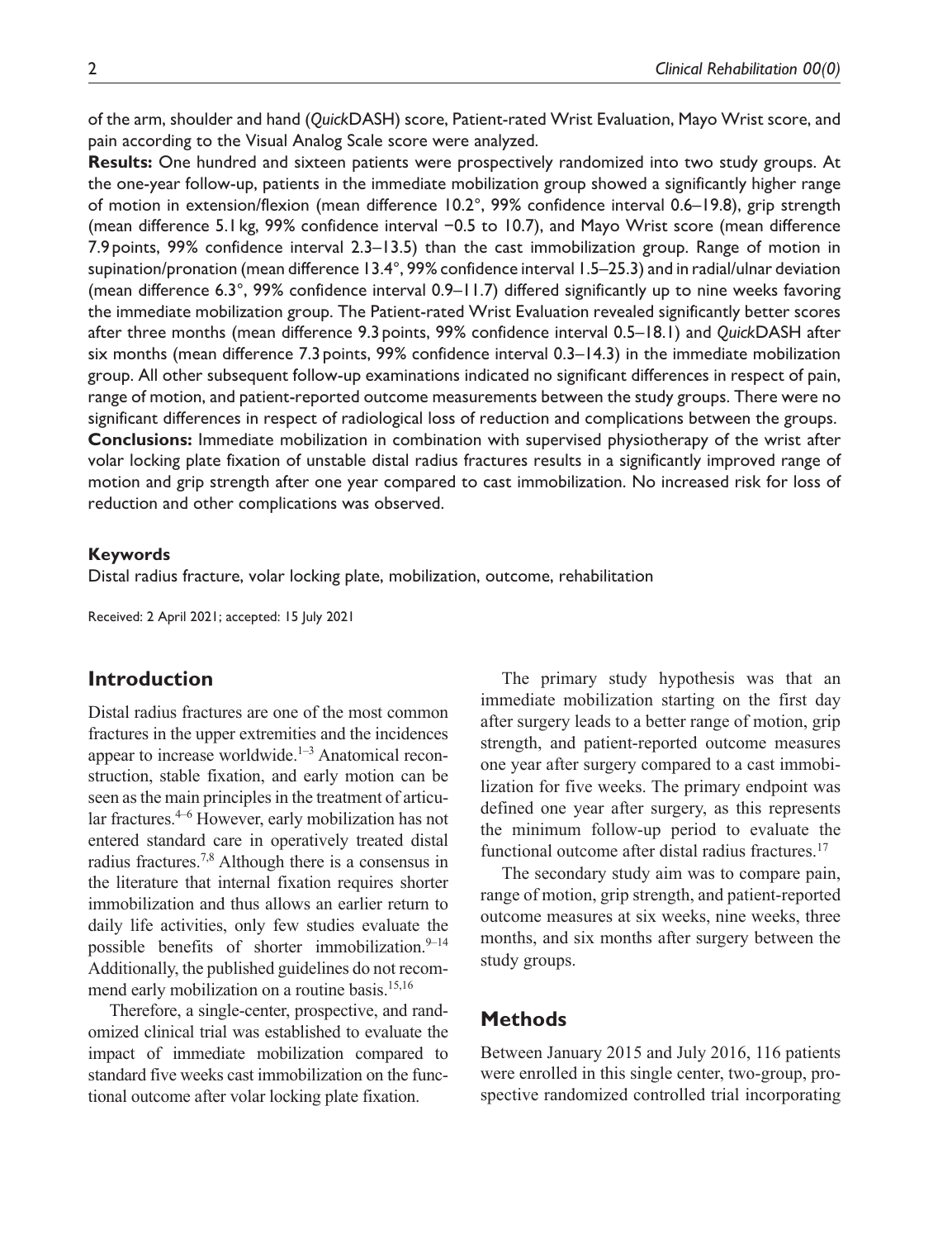concealed allocation. All patients suffered an unilateral unstable distal radius fracture, underwent internal stabilization using volar locking plate and gave written informed consent prior to inclusion. The study protocol was approved by the local Institutional review board (3/2010), registered at clinicaltrials.gov (NCT02312128), and followed the consolidated standards of reporting trials  $(Consort)$  guidelines.<sup>18</sup>

Patients were considered eligible if they suffered a displaced distal radius fracture with a dorsal tilt greater than 15°, an intra-articular step of more than 1mm, or a radial shortening of more than 2mm in the standard radiographs. Bone quality was not considered a relevant factor in this study. Further inclusion criteria were age between 18 and 75 years, isolated displaced distal radius fracture (A2–C3.2) and capability of giving consent.

Patients were excluded if they were pregnant, suffered open, pathological, C3.3 distal radius fractures, or associated fractures of the distal ulna (except fractures of the processus styloideus ulnae). Additionally, potential patients were excluded if they showed other concomitant fractures or bilateral distal radius fractures, were unable to answer the outcome questionnaires or to comply with postoperative therapy.

Primary analysis was performed as intention-totreat. A detailed study flowchart is shown in Figure 1. Patients were randomly allocated (chronological depending on admission) into the immediate mobilization or cast immobilization group. Randomization with a block of 10 patients per group was performed by using 10 sealed permuted envelopes containing equal number of sheets for immediate mobilization and cast immobilization. Preparation and shuffling of the envelops was performed by one of the authors. An arbitrary person, not involved or familiar with the study, was chosen to select a random envelope. The surgeon was not aware of the group allocation during the operation. Opening of the envelope and allocation of the patient in the study group was performed by one of the authors after surgery.

Owing to the study design blinding was not possible in all aspects of the study. Blinding of surgeons and hand therapists, as care providers, was not possible during the study. But the surgeons did not know the group allocation of the patient during the surgery. Clinical assessment was performed by an independent examiner, blinded to the patient's allocation group.

Analysis of the radiological outcome was done by an unbiased surgeon not involved in the patient's care, blinded to the functional outcome, but not to the method of treatment. Blinding to method of treatment was not possible as the postoperative immobilization method could be seen on the x-rays.

Follow-up examinations were carried out for both groups at six weeks, nine weeks, three months, six months, and one year after surgery. At each examination, range of motion, grip strength in kilograms (minimal clinical important difference: 6.5 kg or 19.5% decrease)<sup>19</sup> and pain according to the Visual Analog Scale (ranging from 0 (no pain) to 10 (worst possible pain) over the past week) were measured. All clinical values were compared to those of the uninjured hand. For calculating the duration of physiotherapy and sick leave, the beginning and end dates were documented.

Self-assessment by patients was registered on the shortened disabilities of the arm, shoulder, and hand (*Quick*DASH) score (0–100 points; minimal clinical important difference:  $10 \text{ points}^{20}$ ,  $21$ Patient-rated Wrist Evaluation (0–100 points; minimal clinical important difference:  $11.5$  points<sup>22</sup>),<sup>23</sup> and Mayo Wrist score  $(0-100 \text{ points})$ .<sup>24</sup>

Details for range of motion, grip strength measurement, and patient-reported outcome measurements are given in the Appendix.

Each follow-up appointment included a standard radiological check in two planes (anteroposterior and lateral view). Additionally, the primary (prereduction) and immediate postoperative radiographs were checked for alignment and intra-articular stepoff. Fractures were classified according to the Arbeitsgemeinschaft für Osteosynthesefragen classification by Müller et al.<sup>25</sup> In the anteroposterior radiographs, radial inclination and ulnar variance according to Gelberman were measured.<sup>26</sup> In the lateral radiographs the palmar tilt was measured.<sup>26</sup> Fracture healing was defined as bone bridging of the radial, ulnar, and dorsal cortical aspects of the distal part of the radius.<sup>27</sup>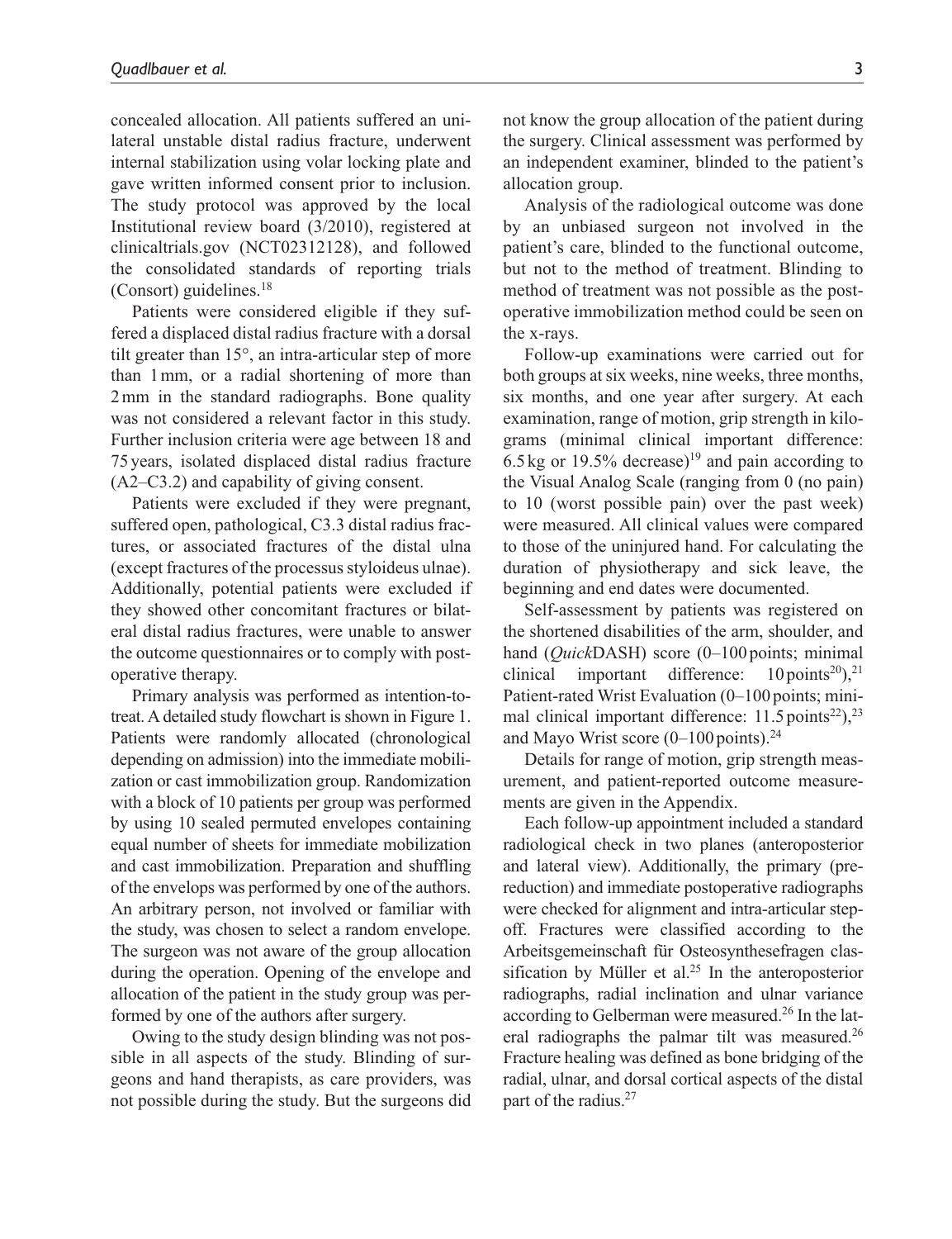

#### **Figure 1.** Study flow-chart.

A total of 403 patients with distal radius fractures were treated operatively during the investigation period. Of these, 174 did not meet inclusion criteria, 113 refused to participate in the study. Therefore the sample size of 116 patients was established. Primary analysis was performed as intention-to-treat. Three patients ended the study by their own request and nine patients were lost during the follow-up. One patient in the cast immobilization group ended the study in the first five weeks. Due to this, no functional or radiological data was available and the patient was excluded from analysis.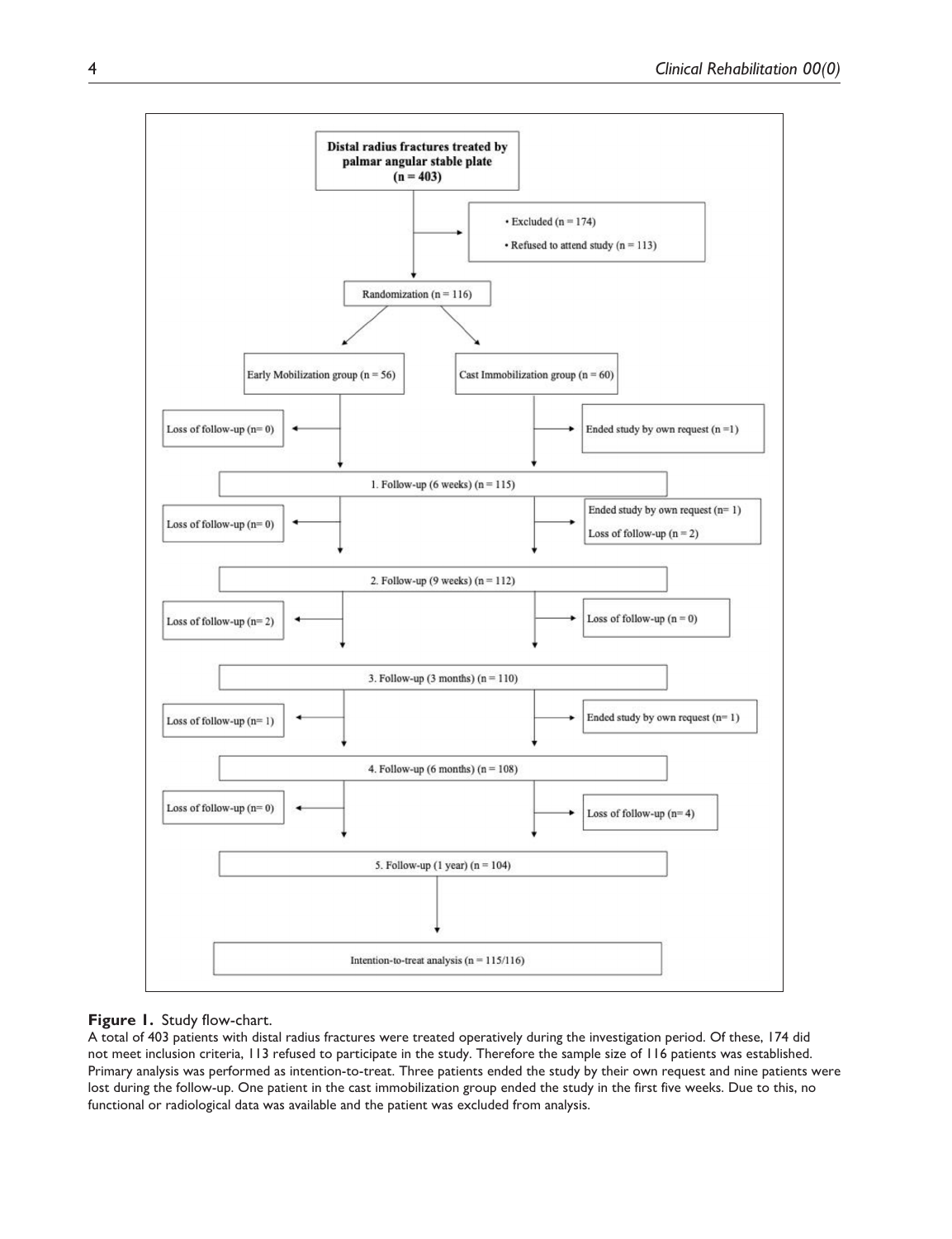Complications during the study were reported and included loss of reduction, carpal tunnel syndrome, nonunion, tendon irritation or rupture, deep or superficial infection, and neuropathy. Complex regional pain syndrome was diagnosed clinically on the basis of the Veldman et al.<sup>28</sup> criteria. Complications that required additional surgery were defined as an adverse event.

Complications after distal radius fractures are well reported in the previously published literature ranging between  $8\%$  and  $39\%$ <sup>29–33</sup> The most common are carpal tunnel syndrome (up to  $15\%,^{30,33}$ ) complex regional pain syndrome (up to  $6\%$ ),  $31,32$ tendon irritation/rupture  $(3.8\%)$ ,<sup>32</sup> and loss of reduction  $(1.0\%)$ .<sup>32</sup>

Surgery was performed under general or regional anesthesia in a supine position. The arm was placed on a radiolucent table and the image intensifier positioned cranially. A pneumatic tourniquet was applied to the upper arm and inflated to 250mmHg. In all cases a standard volar-radial approach between the flexor carpi radialis tendon and arteria radialis according to Henry was carried out. The flexor carpi radialis tendon was retracted ulnar and the forearm fascia was opened. After releasing the pronator quadratus muscle the fracture site was exposed. Using the image intensifier, the fracture was reduced and, if necessary, temporarily fixed with K-Wires.

The volar angular stable plate was placed on the volar aspect of the distal radius and initially fixed at the gliding hole using a cortical screw. In all cases a Medartis® Aptus 2.5 trilock distal radius locking plate (2 fracture, 105 correction, and 9 FPL plates) was used. Consequently, the remaining plate holes were filled with angular stable screws. Care was taken that the screws under the articular surface were placed subchondral to prevent dorsal protrusion. The pronator quadratus was reinserted in all cases. Surgery was not limited to a particular surgeon. All operations were performed by members of the trauma department, trained in orthopedic surgery.

The immediate mobilization group received a removable thermoplastic forearm splint for one week and conducted supervised physiotherapy and home exercises of the wrist starting on the first day after surgery. The cast immobilization group received a non-removable plaster cast for five weeks and performed supervised physiotherapy and home exercises of the adjoining (not fixed) joints for the first five weeks. After cast removal the same physiotherapy program as the immediate mobilization group was started. A detailed description of the postoperative therapeutic interventions for both groups can be found in the Appendix and Tables A1–A3.

Prior to the study a sample size analysis was performed (G\*Power 3.1). Sample size calculation was performed on the basis of the most important patientreported outcome parameter for wrist activity limitation  $(QuickDASH)^{34}$  after distal radius fractures. Based on previously published studies, a difference in *Quick*DASH score of 10points was considered as the minimal clinical important difference, taking into consideration, that reported thresholds have not been evaluated specifically for distal radius fractures.<sup>20,35–37</sup> Therefore, 51 patients per group were required, to achieve 90% power with an alpha of 0.05 and to detect a difference of 10points in *Quick*DASH and standard deviation of 12 points<sup>38</sup> for an effect size of 0.60. The target enrollment was 116 patients to account for a loss of patients during the investigation of approximately 15%.

The Shapiro-test was used to test the assumption of normal distribution of scaled parameters. Since this assumption could not be maintained, the outcome was analyzed non-parametrically using the Mann–Whitney *U* test to compare the two groups. Chi-square was used for testing categorical data.

Due to multiple testing of range of motion, *Quick*DASH, Patient-rated Wrist Evaluation, Mayo Wrist Score and grip strength and the distribution of the parameter, the threshold for statistical significance was corrected according to Bonferroni to  $P < 0.01$ . Data is presented in mean, median, and standard deviation, differences between the groups are reported as mean difference and 99% confidence interval.

## **Results**

### *Clinical results*

Patient demographic characteristics are summarized in Table 1 and the study flow in Figure 1. Primary outcome analysis one-year after surgery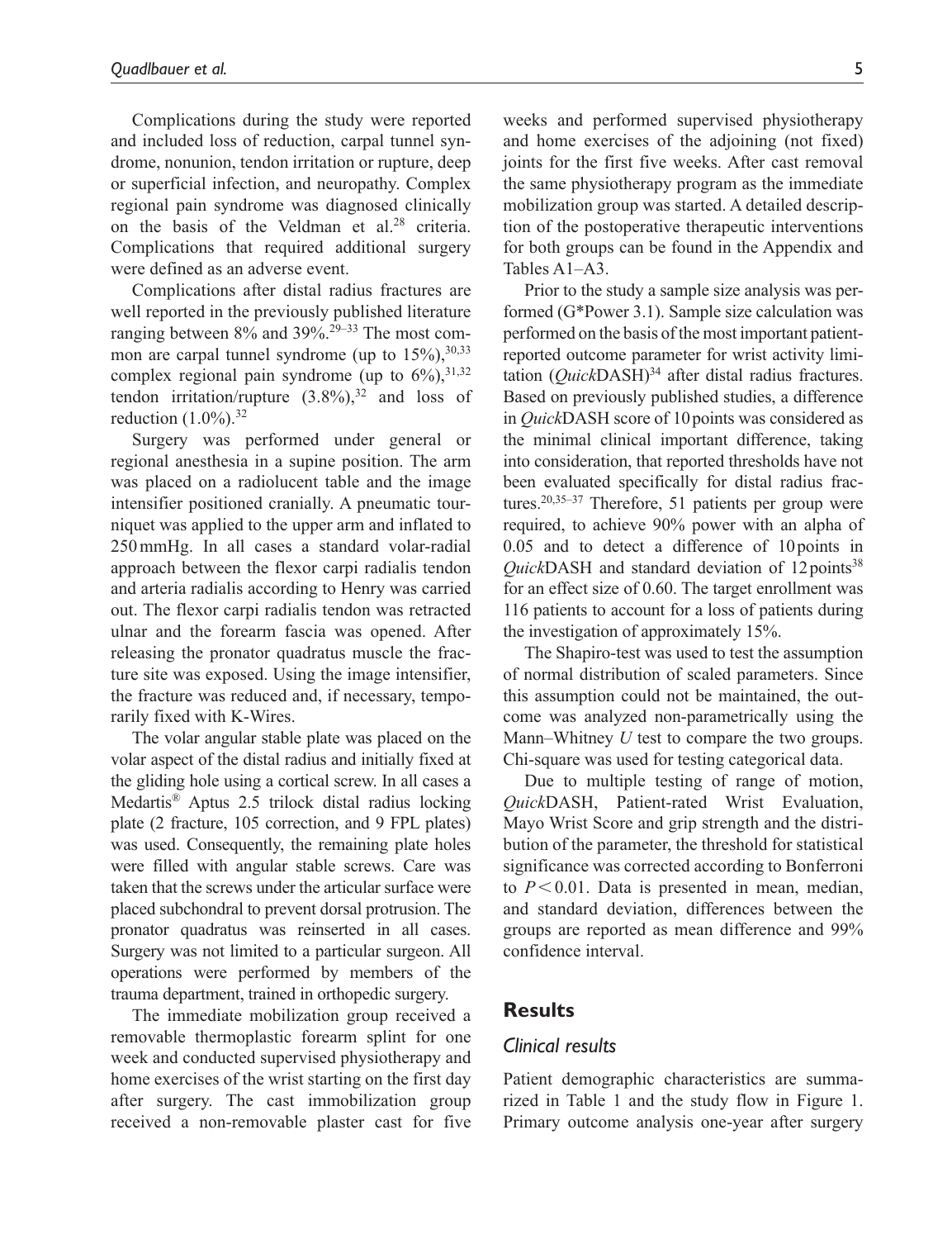|                                    | Study group            |                      |         |
|------------------------------------|------------------------|----------------------|---------|
|                                    | Immediate mobilization | Cast immobilization  | P value |
|                                    | Group $n = 56$         | Group $n = 60$       |         |
| Age in years*                      | 56 (25 - 75)           | 58 (24 - 75)         | 0.42    |
| Duration sick leave (weeks)*       | $6(0.7-16)$            | $10(0.7 - 19)$       | 0.02    |
| Duration physiotherapy (weeks)*    | $12(3-27)$             | $14(3-27)$           | 0.03    |
| Sex                                |                        |                      |         |
| F/M                                | 39/17                  | 45/15                | 0.52    |
| Injured hand                       |                        |                      |         |
| R/L                                | 26/30                  | 29/31                | 0.84    |
| Dominant/non-dominant hand         |                        |                      |         |
| D/N                                | 25/31                  | 25/35                | 0.75    |
| Co-morbidities                     |                        |                      |         |
| Y/N                                | 23/33                  | 22/38                | 0.63    |
| Hypertension                       | 16                     | 15                   |         |
| <b>Diabetes</b>                    | 3                      | 3                    |         |
| Gastritis                          | T                      | T                    |         |
| Hypothyroidism                     | 5                      | 9                    |         |
| Chronic renal failure              | 0                      | T                    |         |
| Hyperlipidaemia                    | ı                      | 5                    |         |
| Depression                         | $\mathbf{I}$           | T                    |         |
| Coronary heart disease             | $\mathbf 0$            | T                    |         |
| BMI $(kg/m2)*$                     | 27 (19 to 40)          | 25 (15 to 36)        | 0.10    |
| Workman's compensation             |                        |                      |         |
| Y/N                                | 9/47                   | 10/50                | 0.93    |
| Ability to work                    |                        |                      |         |
| A/I                                | 32/24                  | 32/28                | 0.68    |
| Profession                         |                        |                      |         |
|                                    |                        |                      |         |
| White-collar worker<br>Official    | 4                      | 16<br>$\overline{2}$ |         |
|                                    | T                      |                      |         |
| Gastronomy                         | T                      | $\overline{1}$       |         |
| Medical profession                 | 4                      | $\overline{2}$       |         |
| Musician                           | T                      | 0                    |         |
| Taxi driver                        | 0                      | $\overline{2}$       |         |
| Student                            | $\mathbf 0$            | $\mathbf{I}$         |         |
| Retiree                            | 21                     | 28                   |         |
| Unemployed                         | 6                      | 6                    |         |
| Teacher                            | 3                      | T                    |         |
| Housewife                          | 3                      | T                    |         |
| Workman                            | $\overline{2}$         | $\mathbf 0$          |         |
| Fracture ulnar styloid             |                        |                      |         |
| Y/N                                | 23/33                  | 34/26                | 0.09    |
| Season (winter/spring/summer/fall) | 22/12/11/11            | 23/17/10/10          |         |

**Table 1.** Patients demographic and fracture classified according to the Arbeitsgemeinschaft für Osteosynthesefragen classification.

 *(Continued)*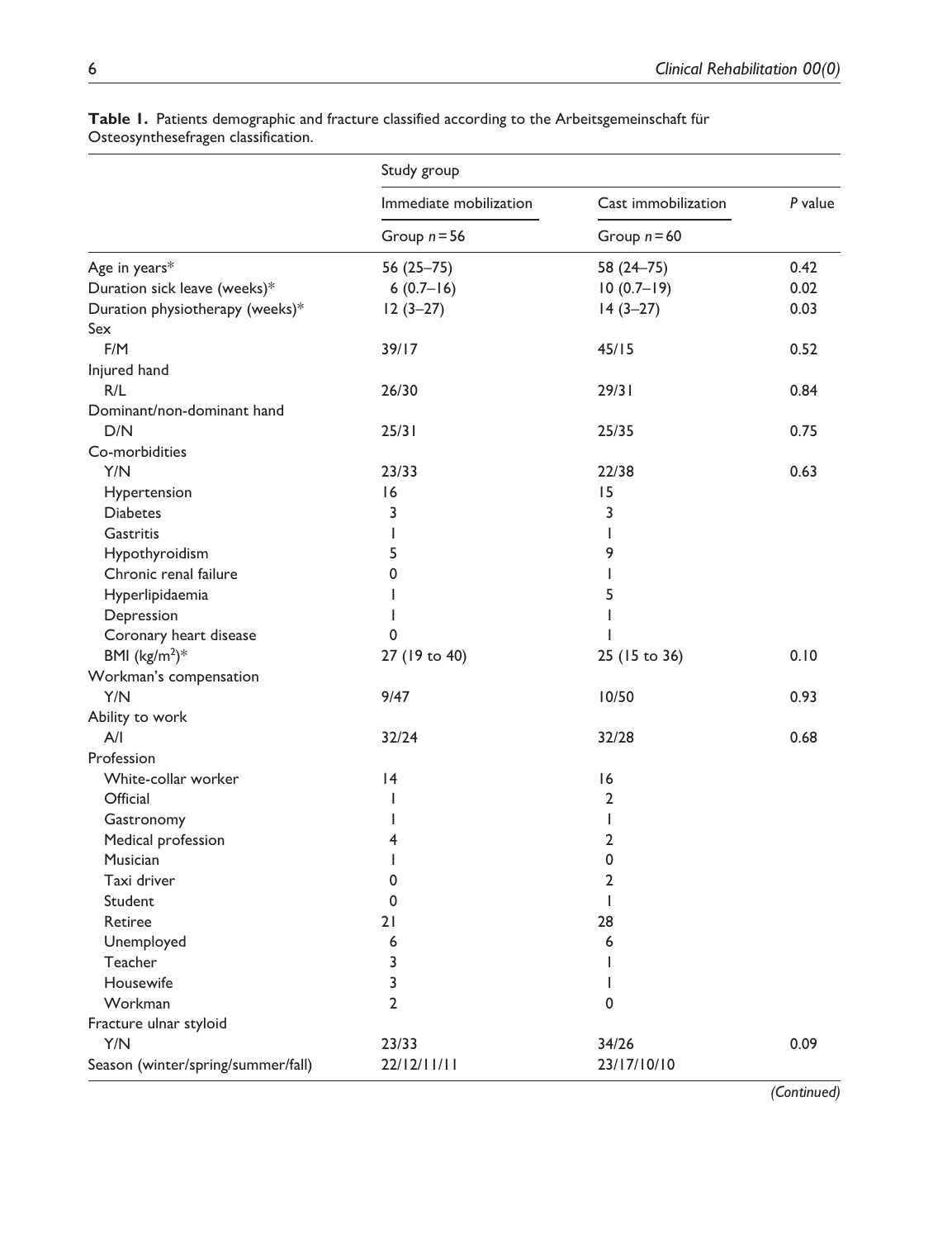|                   | Study group            |                     |         |
|-------------------|------------------------|---------------------|---------|
|                   | Immediate mobilization | Cast immobilization | P value |
|                   | Group $n = 56$         | Group $n = 60$      |         |
| AO classification |                        |                     |         |
| A <sub>2</sub>    |                        |                     | 0.55    |
| A <sub>3</sub>    | ۱3                     |                     |         |
| CI                | 5                      |                     |         |
| C <sub>2</sub>    | ۱3                     | 15                  |         |
| C3                | 24                     | 31                  |         |

#### **Table 1.** (Continued)

AO: Arbeitsgemeinschaft für Osteosynthesefragen; F: female; M: male; R: right; L: left; D: dominant/N: non-dominant hand; Y: yes/N: no; BMI: body mass index; kg: kilograms; m<sup>2</sup>: square meter; A: working/I: inactive. \*Values are given as mean (range).

revealed a significant better range of motion in extension/flexion (mean difference 10.2°, 99% confidence interval 0.6–19.8), grip strength (mean difference 5.1 kg, 99% confidence interval −0.5 to 10.7) and Mayo Wrist score (mean difference 7.9 points, 99% confidence interval 2.3–13.5) in the immediate mobilization group compared to the cast immobilization group.

However, no significant differences could be found in the *Quick*DASH (mean difference 5.6 points, 99% confidence interval 0.5–11.6), Patient-rated Wrist Evaluation (mean difference 5.0 points, 99% confidence interval −1.5 to 11.4), range of motion in supination/pronation (mean difference 0.01°, 99% confidence interval −0.7 to 0.7), and radial/ulnar deviation (mean difference 0.6°, 99% confidence interval −2.3 to 3.5) between the groups one year after surgery.

Secondary outcome analysis revealed a significant difference in range of motion in supination/ pronation (mean difference 13.4°, 99% confidence interval 1.5–25.3) and in radial/ulnar deviation (mean difference 6.3°, 99% confidence interval 0.9–11.7) up to nine weeks favoring the immediate mobilization group. Postoperative *Quick*DASH showed significant better results for the immediate mobilization group up to six months (mean difference 7.3 points, 99% confidence interval 0.3–14.3) and Patient-rated Wrist Evaluation up to three months (mean difference 9.3 points, 99% confidence interval 0.5–18.1) after surgery. Range of motion for each follow-up examination is presented in Table 2. Patient-reported outcome measures, pain, and grip strength for each follow-up visit are presented in Table 3.

Patients in the immediate mobilization group showed a significantly shorter duration of sick leave (mean difference 3.9weeks, 99% confidence interval −0.2 to 8.0) and period of physiotherapy (mean difference 1.9weeks, 99% confidence interval −0.6 to 4.4) than patients in the cast immobilization group. Additionally, patients in the immediate mobilization group needed significantly lesser physiotherapy sessions than patients in the cast immobilization group (mean difference 8.4 sessions, 99% confidence interval 0.5–16.2).

Clinically important differences between the immediate mobilization and cast immobilization group were found up to three months for the *Quick*DASH and nine weeks for the Patient-rated Wrist Evaluation favoring the immediate mobilization group. Although grip strength differed significantly up to one year between the groups, mean differences were under the minimal clinical important difference at all follow-up examinations.

## *Radiological results*

No significant differences in frequency of ulnar styloid fracture  $(P=0.09)$  or AO fracture type  $(P=0.55)$  could be found between the groups. All distal radius fractures showed union at the six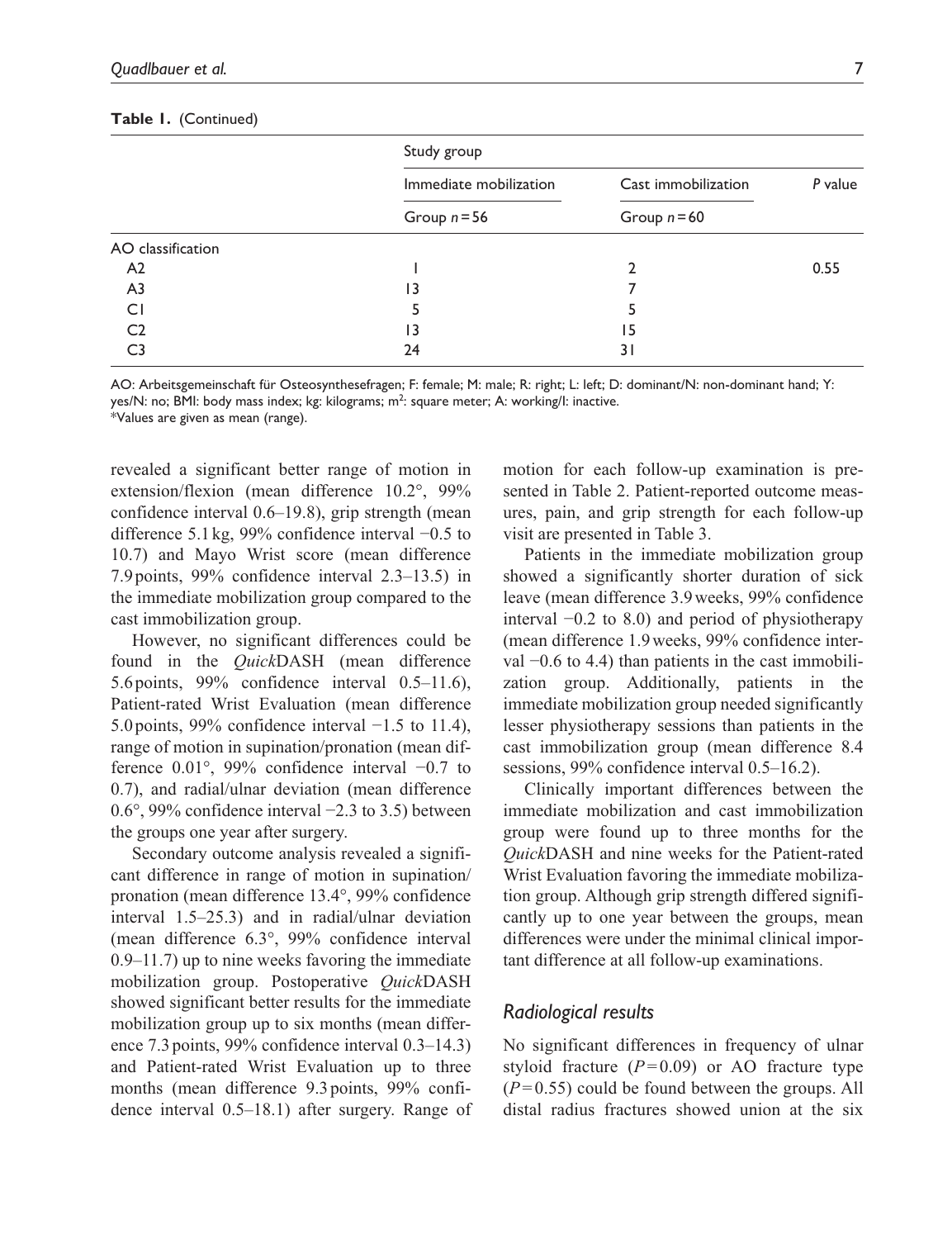|                              | Study group                   |                             | MD (99% CI)                  |
|------------------------------|-------------------------------|-----------------------------|------------------------------|
|                              | Immediate mobilization        | Cast immobilization         |                              |
|                              | Group $(n = 56)$ (%)          | Group $(n = 59)$ (%)        |                              |
| Six weeks                    |                               |                             |                              |
| Extension (deg)              | 61.1, 70.0 (SD 20.9) (72)     | 43.3, 45.0 (SD 18.4) (51)   | $17.9 (8.2 - 27.5)^*$        |
| Flexion (deg)                | 50.0, 50.0 (SD 21.3) (59)     | 31.0, 30.0 (SD 15.0) (39)   | $18.4 (9.4 - 27.5)^*$        |
| Extension/flexion (deg)      | $110.9, 120.0$ (SD 38.5) (66) | 74.1, 70.0 (SD 29.9) (43)   | 36.8 (19.8–53.8)*            |
| Supination (deg)             | 79.5, 90.0 (SD 16.6) (90)     | 68.4, 80.0 (SD 24.8) (76)   | $11.1 (0.7 - 21.5)^*$        |
| Pronation (deg)              | 81.3, 90.0 (SD 16.6) (92)     | 69.1, 80.0 (SD 23.9) (86)   | $12.2$ $(2.1 - 22.3)^*$      |
| Supination/pronation (deg)   | 160.7, 170.0 (SD 28.3) (91)   | 137.2, 140.0 (SD 37.8) (76) | 23.5 $(7.1 - 39.8)^*$        |
| Radial deviation (deg)       | $12.1, 10.0$ (SD 4.9) (90)    | 8.1, 10.0 (SD 5.8) (59)     | 4.0 $(1.4-6.7)^*$            |
| Ulnar deviation (deg)        | 28.0, 30.0 (SD 8.7) (81)      | 21.4, 20.0 (SD 10.5) (62)   | $6.6$ (1.8-11.3)             |
| Radial/ulnar deviation (deg) | 40.1, 40.0 (SD 10.1) (83)     | 29.5, 30.0 (SD 11.9) (61)   | $10.6 (5.1 - 16.1)^*$        |
| Nine weeks                   |                               |                             |                              |
| Extension (deg)              | 74.6, 80.0 (SD 19.0) (86)     | 60.3, 60.0 (SD 16.1) (69)   | $14.4 (5.5 - 23.3)^*$        |
| Flexion (deg)                | 62.4, 70.0 (SD 23.9) (74)     | 46.9, 45.0 (SD 19.6) (57)   | $15.5 (4.5 - 26.5)^*$        |
| Extension/flexion (deg)      | 137.0, 140.0 (SD 39.3) (81)   | 107.2, 110.0 (SD 31.5) (61) | 29.8 (11.8-47.8)*            |
| Supination (deg)             | 84.2, 90.0 (SD 13.0) (94)     | 76.3, 90.0 (SD 19.0) (86)   | $7.9 (-0.4 - 16.1)^*$        |
| Pronation (deg)              | 85.3, 90.0 (SD 13.0) (97)     | 79.7, 90.0 (SD 15.2) (94)   | 5.6 $(-1.6 - 12.7)^*$        |
| Supination/pronation (deg)   | 169.5, 180.0 (SD 20.1) (95)   | 156.0, 170.0 (SD 26.4) (87) | $13.4$ (1.5-25.3)*           |
| Radial deviation (deg)       | $13.3, 10.0$ (SD 4.9) (99)    | $9.5, 10.0$ (SD 5.5) (83)   | $3.8$ (1.2–6.4) <sup>*</sup> |
| Ulnar deviation (deg)        | 29.2, 30.0 (SD 8.9) (85)      | 26.6, 30.0 (SD 10.0) (75)   | $2.6$ (-2.3–7.4)             |
| Radial/ulnar deviation (deg) | 42.5, 50.0 (SD 9.3) (88)      | 36.2, 35.0 (SD 11.9) (76)   | 6.3 $(0.9 - 11.7)^*$         |
| Three months                 |                               |                             |                              |
| Extension (deg)              | 80.7, 90.0 (SD 13.8) (91)     | 68.6, 70.0 (SD 18.8) (80)   | $12.2 (3.9 - 20.5)^*$        |
| Flexion (deg)                | 70.6, 80.0 (SD 23.9) (81)     | 59.2, 60.0 (SD 20.8) (77)   | $11.4 (0.1 - 22.6)^*$        |
| Extension/flexion (deg)      | 151.3, 170.0 (SD 35.5) (86)   | 127.7, 130.0 (SD 35.8) (73) | 23.6 $(5.7 - 41.5)^*$        |
| Supination (deg)             | 86.9, 90.0 (SD 7.3) (97)      | 81.3, 90.0 (SD 17.7) (92)   | $5.7$ (-1.2-12.5)            |
| Pronation (deg)              | 87.3, 90.0 (SD 6.4) (97)      | 81.6, 90.0 (SD 13.2) (92)   | $5.7(0.5 - 10.9)$            |
| Supination/pronation (deg)   | 174.3, 180.0 (SD 10.8) (97)   | 162.9, 180.0 (SD 25.5) (92) | $11.4(1.5-21.2)$             |
| Radial deviation (deg)       | $12.9, 10.0$ (SD 5.3) (97)    | 10.7, 10.0 (SD 4.2) (87)    | $2.1 (-0.3-4.6)$             |
| Ulnar deviation (deg)        | 30.0, 30.0 (SD 7.7) (86)      | 29.7, 30.0 (SD 10.0) (83)   | $0.3$ (-4.2–4.8)             |
| Radial/ulnar deviation (deg) | 42.8, 40.0 (SD 8.2) (88)      | 40.4, 40.0 (SD 10.2) (83)   | $2.4 (-2.2 - 7.1)$           |
| Six months                   |                               |                             |                              |
| Extension (deg)              | 85.5, 90.0 (SD 9.1) (96)      | 73.0, 80.0 (SD 17.7) (85)   | $12.5(5.4 - 19.6)^*$         |
| Flexion (deg)                | 80.2, 90.0 (SD 16.6) (92)     | 68.2, 70.0 (SD 19.5) (85)   | $12.0 (2.9 - 21.1)^*$        |
| Extension/flexion (deg)      | 165.9, 180.0 (SD 24.1) (94)   | 141.2, 150.0 (SD 34.6) (82) | 24.7 (9.6-39.7)*             |
| Supination (deg)             | 89.7, 90.0 (SD 1.5) (100)     | 88.0, 90.0 (SD 5.3) (98)    | $1.8(-0.2-3.7)$              |
| Pronation (deg)              | 89.9, 90.0 (SD 0.69) (100)    | 86.6, 90.0 (SD 13.5) (98)   | $3.3$ (-1.6-8.2)             |
| Supination/pronation (deg)   | 179.6, 180.0 (SD 1.9) (100)   | 176.2, 180.0 (SD 9.3) (98)  | $3.4 (-0.01 - 6.9)$          |
| Radial deviation (deg)       | 12.7, 10.0 (SD 4.5) (97)      | 11.3, 10.0 (SD 4.4) (91)    | $1.4 (-0.8 - 3.7)$           |
| Ulnar deviation (deg)        | 33.5, 30.0 (SD 7.4) (95)      | 34.0, 40.0 (SD 10.0) (96)   | $0.5$ (-5.0-4.0)             |
| Radial/ulnar deviation (deg) | 46.2, 50.0 (SD 7.0) (95)      | 45.2, 50.0 (SD 9.6) (93)    | $1.0$ (-3.2-5.3)             |

Table 2. Range of motion (mean, median (standard deviation)) and percentage of uninjured side (%).

 *(Continued)*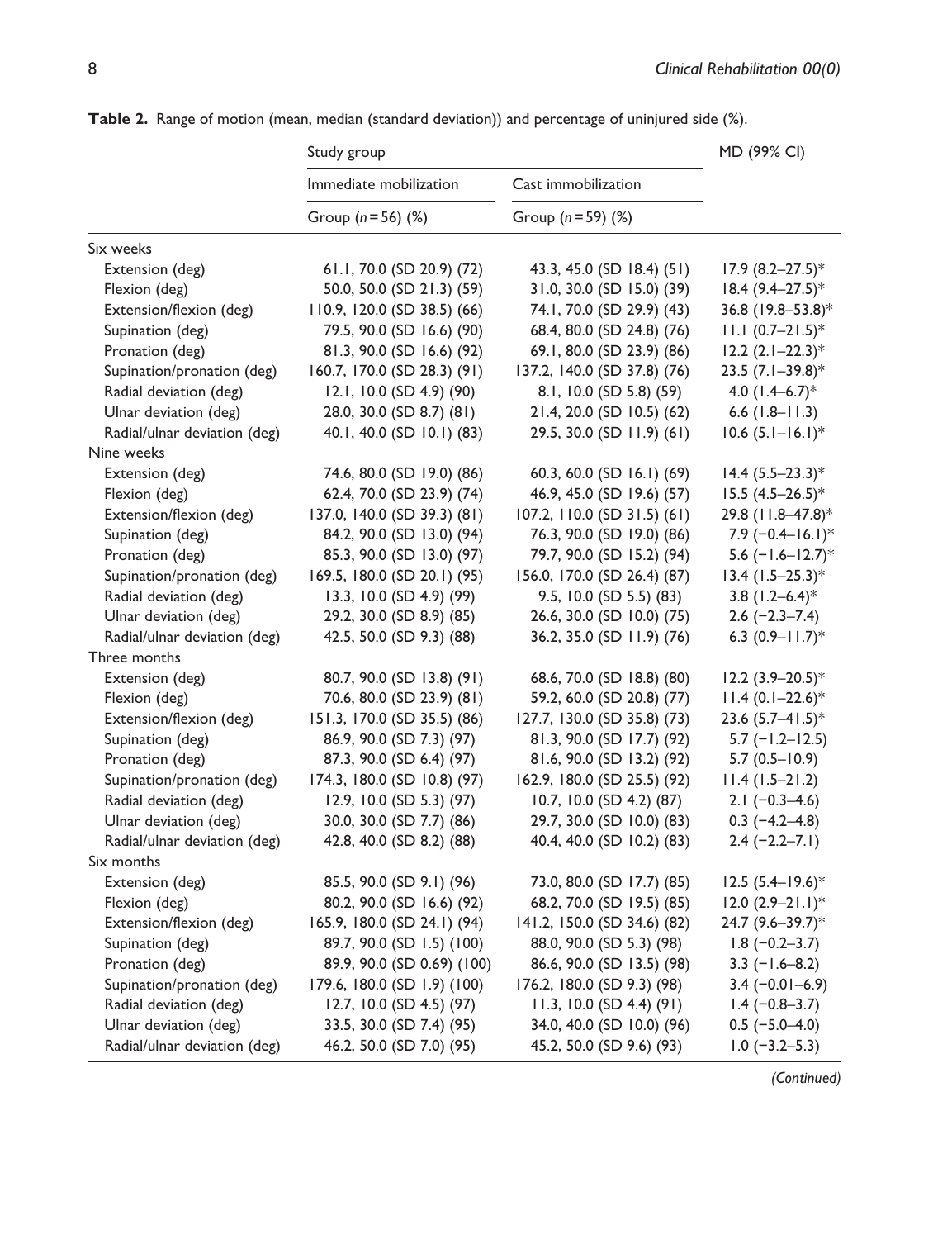## **Table 2.** (Continued)

|                              | Study group                 |                             | MD (99% CI)           |  |
|------------------------------|-----------------------------|-----------------------------|-----------------------|--|
|                              | Immediate mobilization      | Cast immobilization         |                       |  |
|                              | Group $(n = 56)$ (%)        | Group $(n = 59)$ $(\%)$     |                       |  |
| One year                     |                             |                             |                       |  |
| Extension (deg)              | 87.9, 90.0 (SD 5.7) (99)    | 82.2, 90.0 (SD 11.4) (92)   | 5.8 $(1.1 - 10.5)^*$  |  |
| Flexion (deg)                | 85.6, 90.0 (SD 11.3) (98)   | 80.6, 90.0 (SD 14.2) (99)   | $5.0$ (-1.7–11.6)     |  |
| Extension/flexion (deg)      | 173.5, 180.0 (SD 15.4) (99) | 163.3, 170.0 (SD 21.3) (94) | $10.2 (0.6 - 19.8)^*$ |  |
| Supination (deg)             | 89.8, 90.0 (SD 1.4) (100)   | 90.0, 90.0 (SD 0.0) (100)   | $-0.2$ ( $-0.7-0.3$ ) |  |
| Pronation (deg)              | 90.0, 90.0 (SD 0.00) (100)  | 89.8, 90.0 (SD 1.4) (100)   | $0.2$ (-0.3-0.7)      |  |
| Supination/pronation (deg)   | 179.8, 180.0 (SD 1.4) (100) | 179.8, 180.0 (SD 1.4) (100) | $0.01 (-0.7 - 0.7)$   |  |
| Radial deviation (deg)       | 13.0, 10.0 (SD 4.6) (100)   | 13.1, 10.0 (SD 11.7) (100)  | $-0.1$ $(-4.7-4.4)$   |  |
| Ulnar deviation (deg)        | 36.1, 40.0 (SD 6.6) (100)   | 37.9, 40.0 (SD 10.3) (100)  | $-1.8$ (-6.2-2.6)     |  |
| Radial/ulnar deviation (deg) | 49.2, 50.0 (SD 5.5) (100)   | 48.5, 50.0 (SD 5.7) (100)   | $0.6$ (-2.3-3.5)      |  |

SD: standard deviation; deg: degree; MD: mean difference; CI: confidence interval.

\*Statistical significant by a threshold of *P*<0.01.

**Table 3.** Mean, median (standard deviation) pain, grip strength, and patient-reported outcome measures.

|                                | Study group               |                            | MD (99% CI)                  |
|--------------------------------|---------------------------|----------------------------|------------------------------|
|                                | Immediate mobilization    | Cast immobilization        |                              |
|                                | Group $(n=56)$            | Group $(n=59)$             |                              |
| Six weeks                      |                           |                            |                              |
| <b>VAS</b>                     | $0.7, 0.0$ (SD 1.3)       | $2.7, 3.0$ (SD $2.1$ )     | $1.9(1.0-2.8)$ <sup>*</sup>  |
| Grip strength $(kg)^{\dagger}$ | 16.2, 14.6 (SD 7.2) (50%) | 10.4, 8.0 (SD 7.8) (34%)   | 5.8 $(2.0-9.6)$ <sup>*</sup> |
| QuickDASH score                | 32.6, 30.0 (SD 17.8)      | 51.1, 54.8 (SD 18.7)       | $18.6 (9.4 - 27.7)^*$        |
| Mayo Wrist score               | 62.3, 65.0 (SD 14.3)      | 42.8, 47.5 (SD 18.0)       | 19.5 (11.4-27.6)*            |
| PRWE score                     | 29.2, 27.4 (SD 18.3)      | 46.6, 43.9 (SD 21.3)       | $17.4 (7.4 - 27.3)^*$        |
| Nine weeks                     |                           |                            |                              |
| <b>VAS</b>                     | $0.3, 0.0$ (SD $0.9$ )    | $1.5, 1.0$ (SD $1.8$ )     | $1.2 (0.4 - 1.9)^*$          |
| Grip strength $(kg)^{\dagger}$ | 19.8, 18.0 (SD 8.4) (62%) | 14.8, 12.0 (SD 8.0) (50%)  | 5.0 $(0.8-9.2)$ *            |
| QuickDASH score                | 20.1, 15.9 (SD 16.5)      | 35.3, 38.6 (SD 17.5)       | $15.2 (6.5 - 23.9)^*$        |
| Mayo Wrist score               | 72.6, 75.0 (SD 13.2)      | 57.7, 60.0 (SD 14.5)       | $14.9 (7.8 - 22.0)^*$        |
| PRWE score                     | 19.2, 15.6 (SD 16.5)      | 31.2, 26.0 (SD 20.1)       | $12.0 (2.7 - 21.4)^*$        |
| Three months                   |                           |                            |                              |
| <b>VAS</b>                     | $0.3, 0.0$ (SD $0.8$ )    | $0.9, 0.0$ (SD 1.4)        | $0.6(0.03 - 1.2)$            |
| Grip strength $(kg)^{\dagger}$ | 22.6, 20.0 (SD 9.9) (70%) | 18.9, 16.0 (SD 10.2) (62%) | 3.8 $(-1.3-8.9)*$            |
| QuickDASH score                | 13.9, 9.6 (SD 13.8)       | 24.1, 20.0 (SD 18.6)       | $10.2$ (1.9-18.5)*           |
| Mayo Wrist score               | 79.1, 80.0 (SD 13.0)      | 67.7, 70.0 (SD 12.7)       | $11.4 (4.8 - 18.0)^*$        |
| PRWE score                     | $13.1, 9.0$ (SD $14.7$ )  | 22.4, 17.0 (SD 19.7)       | 9.3 $(0.5 - 18.1)^*$         |
| Six months                     |                           |                            |                              |
| <b>VAS</b>                     | 0.2, 0.0 (SD 0.7)         | $0.9, 0.0$ (SD 1.7)        | $(0.1 - 1.4)$                |
| Grip strength $(kg)^{\dagger}$ | 28.4, 26.0 (SD 9.5) (88%) | 23.4, 20.0 (SD 10.7) (78%) | 5.0 $(-0.1 - 10.2)$ *        |
| QuickDASH score                | 8.3, 4.6 (SD 11.8)        | 15.6, 11.4 (SD 15.2)       | 7.3 $(0.3 - 14.3)^*$         |
| Mayo Wrist score               | 88.3, 90.0 (SD 10.9)      | 77.3, 80.0 (SD 12.8)       | $11.0 (4.9 - 17.1)^*$        |
| <b>PRWE</b> score              | 8.0, 4.0 $(SD 12.1)$      | $14.4, 9.0$ (SD $15.4$ )   | $6.5$ (-0.7-13.6)            |

 *(Continued)*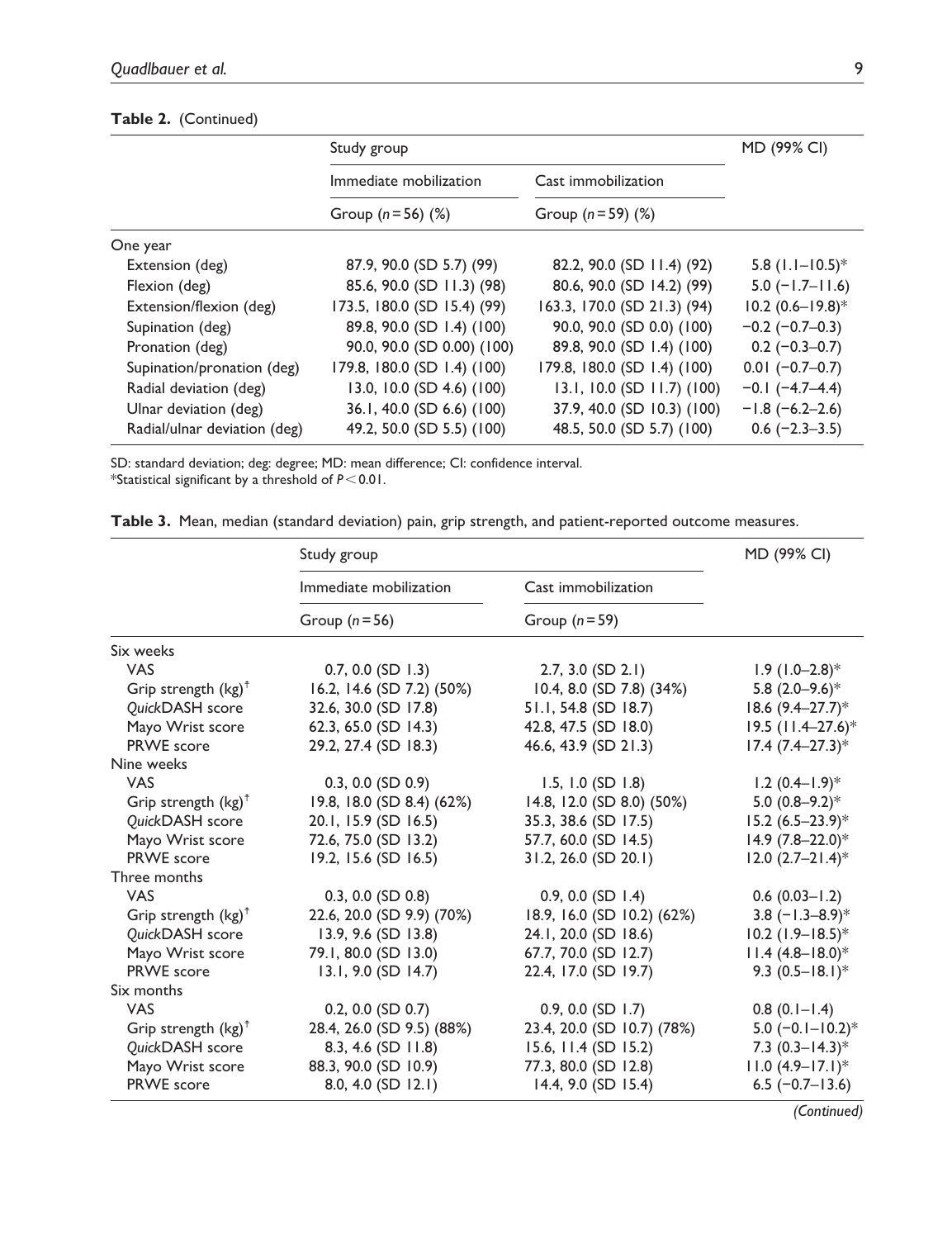|                                | Study group                |                            | MD (99% CI)           |  |
|--------------------------------|----------------------------|----------------------------|-----------------------|--|
|                                | Immediate mobilization     | Cast immobilization        |                       |  |
|                                | Group $(n=56)$             | Group $(n=59)$             |                       |  |
| One year                       |                            |                            |                       |  |
| <b>VAS</b>                     | $0.0, 0.0$ (SD $0.2$ )     | $0.2, 0.0$ (SD $0.5$ )     | $0.1$ (-0.1-0.3)      |  |
| Grip strength $(kg)^{\dagger}$ | 30.6, 26.0 (SD 10.7) (95%) | 25.5, 22.0 (SD 11.1) (86%) | 5.1 $(-0.5 - 10.7)^*$ |  |
| QuickDASH score                | 5.2, 2.3 (SD 7.9)          | $10.8, 4.6$ (SD $14.5$ )   | $5.6(0.5 - 11.6)$     |  |
| Mayo Wrist score               | 92.9, 100.0 (SD 8.9)       | 85.0, 85.0 (SD 12.6)       | 7.9 $(2.3 - 13.5)^*$  |  |
| <b>PRWE</b> score              | 4.9, 2.0 (SD 8.8)          | 9.8, 4.0 (SD 15.3)         | $5.0$ (-1.5-11.4)     |  |

## **Table 3.** (Continued)

MD: mean difference; CI: confidence interval; SD: standard deviation; VAS: pain according to the visual analog scale; kg: kilogram; *Quick*DASH: shortened disability of the arm, shoulder, and hand; PRWE: Patient-rated Wrist Evaluation Score.

<sup> $\dagger$ </sup>Grip strength is given in mean  $\pm$  SD and percentage of the uninjured hand (%).

\*Statistical significant by a threshold of *P*<0.01.

months follow-up. Postoperative X-rays and the one-year follow-up examination showed no significant difference in palmar tilt  $(P=0.39)$ , radial inclination  $(P=0.63)$ , and ulnar variance  $(P=0.10)$ . Furthermore, loss of reduction did not differ significantly between the groups (palmar tilt: *P*=0.07; radial inclination: *P*=0.93; ulnar variance:  $P=0.12$ ). Radiological results are summarized in Table 4.

## *Complications*

Complications were recorded in 16 out of 115 (14%) patients. No plate breakage or case of infection occurred. There was no significant difference in complication rate between the two groups (Relative Risk 0.82, 95% confidence interval  $0.33 - 2.05$ ).

Five patients (4.3%) had to undergo carpal tunnel release and plate removal for their carpal tunnel syndrome. Complex regional pain syndrome type-1 was seen in four patients (3.5%). Two patients (1.7%) developed extensor tendon synovitis due to dorsally protruding screws and required plate removal. One patient (0.9%) showed an intra-articular screw. In this case the plate was also removed. Extensor pollicis longus rupture occurred in one patient (0.9%), which necessitated reconstruction by indicis proprius transfer and plate removal. One patient (0.9%) showed impaired wound healing, which was treated conservatively without prolonged immobilization. In two patients (1.7%), loss of reduction occurred within the first five weeks. By prolonging the immobilization period additional surgery was prevented.

Complications divided into each study group are listed in Table 5.

# **Discussion**

The results of this prospective randomized clinical trial prove that immediate (starting first day after surgery) wrist mobilization after volar locking plate stabilization of distal radius fractures leads to a significantly improved range of motion in extension/flexion, grip strength, and Mayo Wrist score compared to a five weeks cast immobilization one year after surgery. Additionally, no increased risk for loss of reduction or other complications were observed.

Clinically, patients in the immediate mobilization group benefited especially in the first three months according to the *Quick*DASH and nine weeks to the Patient-rated Wrist Evaluation with better results over the minimal clinical important difference.

The literature widely accepts open reduction and internal fixation in distal radius fractures, yet no consensus for the optimal rehabilitation after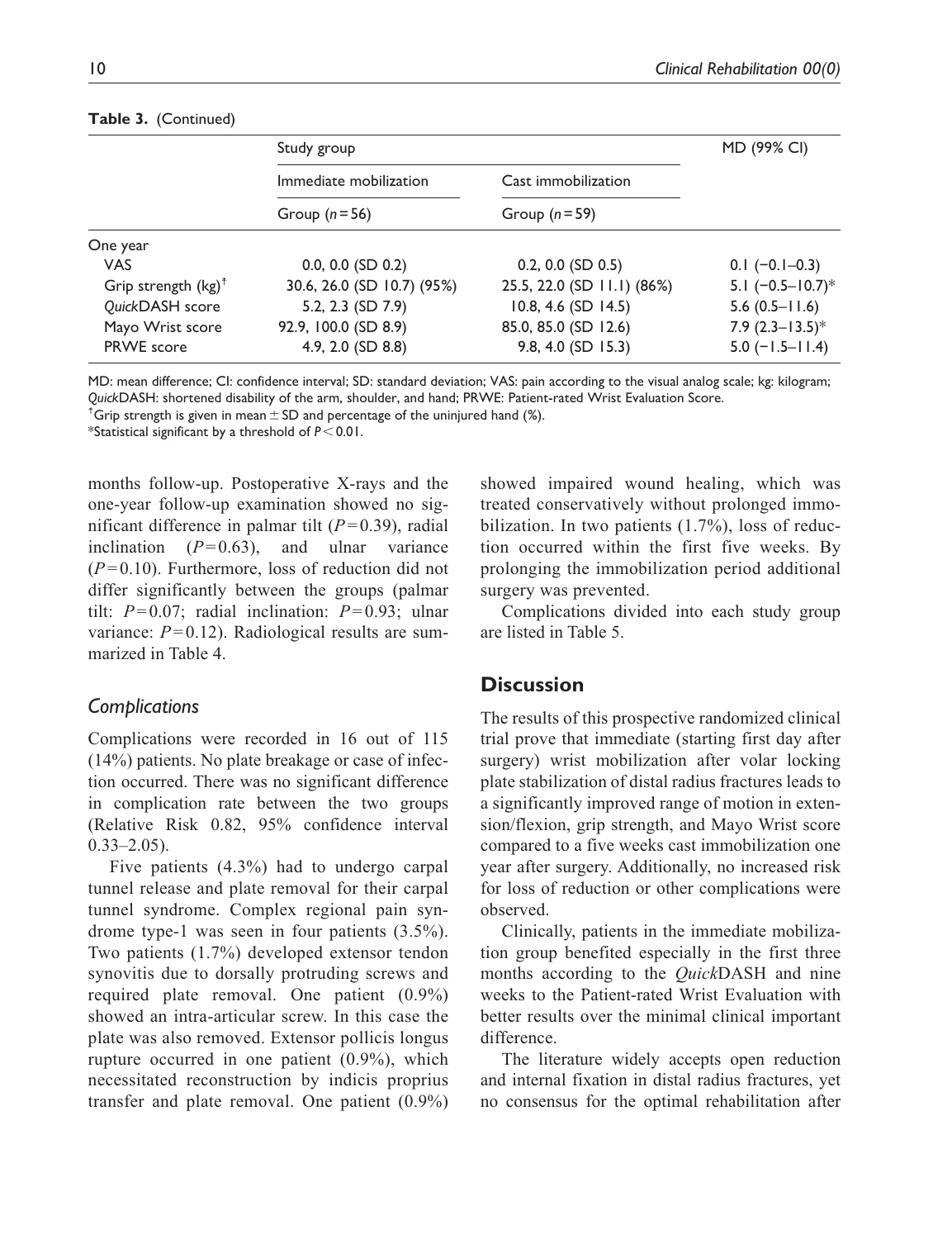|                              | Study group               |                        | MD (99% CI)        |
|------------------------------|---------------------------|------------------------|--------------------|
|                              | Immediate<br>mobilization | Cast<br>immobilization |                    |
|                              | Group $(n=56)$            | Group $(n=59)$         |                    |
| Palmar tilt (deg)            |                           |                        |                    |
| Before surgery/reduction     | $-21.2$ (SD 30.3)         | $-15.6$ (SD 18.2)      | $5.7$ (-6.4-17.7)  |
| Post surgery                 | $3.6$ (SD $5.7$ )         | $3.9$ (SD 4.4)         | $0.2 (-2.3 - 2.7)$ |
| Latest follow up examination | 3.1 (SD 7.3)              | 3.8 $(SD 4.7)$         | $0.6$ (-2.4–3.6)   |
| Loss of reduction            | $1.7$ (SD 4.1)            | $0.4$ (SD 1.2)         | $1.3$ (-0.2-2.8)   |
| Radial inclination (deg)     |                           |                        |                    |
| Before surgery/reduction     | $14.1$ (SD $11.3$ )       | $16.3$ (SD 7.9)        | $2.2 (-2.6 - 6.9)$ |
| Post surgery                 | 23.7 (SD 13.2)            | $21.7$ (SD 5.0)        | $2.0$ (-2.8–6.8)   |
| Latest follow up examination | 24.3 (SD 13.4)            | $22.3$ (SD 5.0)        | $2.0$ (-2.9–6.9)   |
| Loss of reduction            | $0.8$ (SD 2.1)            | $0.6$ (SD 1.5)         | $0.2 (-0.7 - 1.1)$ |
| Ulnar variance (cm)          |                           |                        |                    |
| Post surgery                 | $-0.1$ (SD 0.3)           | $0.1$ (SD $0.2$ )      | $0.2(0.0 - 0.3)$   |
| Latest follow up examination | $0.1$ (SD $0.2$ )         | $0.1$ (SD 0.2)         | $-0.1$ (0.0-0.2)   |
| Loss of reduction            | $0.2$ (SD $0.3$ )         | $0.1$ (SD $0.1$ )      | $0.1(0.0-0.2)$     |

**Table 4.** Radiological outcomes (mean (standard deviation)).

CI: confidence interval; SD: standard deviation; VAS: pain according to the visual analogue scale; deg: degree; MD: mean difference. Statistical significant by a threshold of *P*<0.01.

## **Table 5.** Complications.

|                               | Study group               |                        |
|-------------------------------|---------------------------|------------------------|
|                               | Immediate<br>mobilization | Cast<br>immobilization |
|                               | Group $(n=56)$            | Group $(n=59)$         |
| <b>CRPS</b>                   |                           | 3                      |
| Loss of reduction             |                           |                        |
| Impaired wound<br>healing     |                           |                        |
| Tendon irritation<br>dorsally |                           |                        |
| <b>CTS</b>                    | 2                         | 3                      |
| Tendon rupture                | O                         |                        |
| Intra-articular screw         |                           |                        |
| Total (16/115; 14%)           | 7/56 (13%)                | 9/59 (15%)             |

CRPS: complex regional pain syndrome; CTS: carpal tunnel syndrome.

surgery has been found.<sup>39</sup> Different protocols of postoperative mobilization and physiotherapy have been reported within present literature. However, none of these studies started with mobilization in combination with guided therapy on the first day after surgery.37–39

Lozano-Calderón et al.<sup>9</sup> compared wrist mobilization within two weeks after surgery and immobilization for six weeks. No significant differences could be found in respect of range of motion, grip strength, pain, radiological parameters, and patient-reported outcome measures. Watson et al.<sup>12</sup> investigated effects of a one, three or six weeks immobilization on function and pain after surgically treated distal radius fractures. Up to six weeks after surgery a significantly better Patient-rated Wrist Evaluation and extension/flexion arc between the "one-week"/"threeweek" group compared to the "six-week" group was observed.

Clemenstsen et al.<sup>14</sup> randomized 119 patients with extra-articular distal radius fractures treated by surgery and compared an early mobilization with supervised physiotherapy including home exercises to a late mobilization with only home exercises. The early mobilization group showed a significant better *Quick*DASH six weeks and pronation three months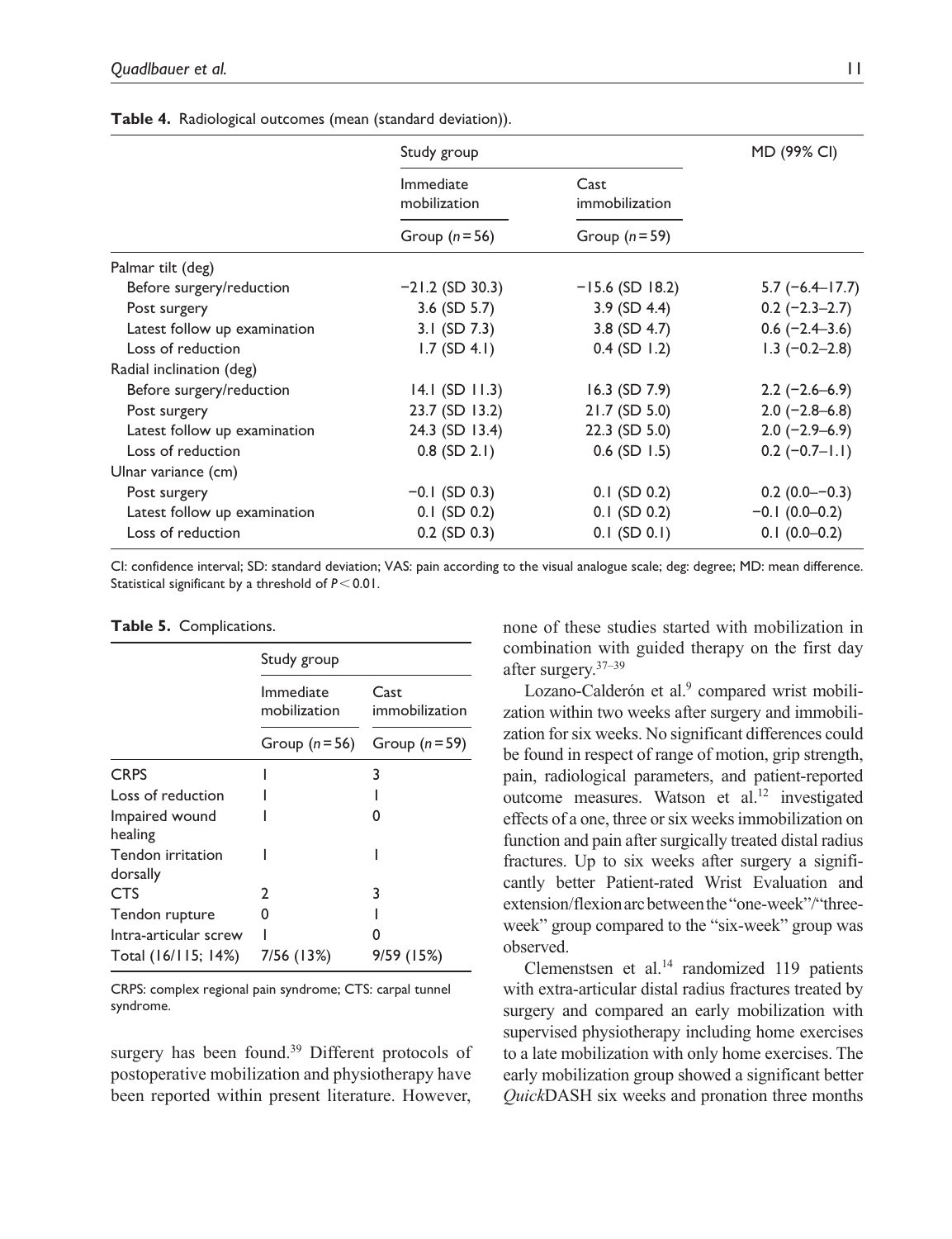after surgery. However, these did not pass minimal clinical important difference.

Another prospective randomized trial compared immediate mobilization with cast immobilization after surgically treated distal radius fractures in a small group of 30 patients. $13$  The immediate mobilization group started physiotherapy on the first day after surgery and the cast immobilization group after cast removal five weeks post-surgery. Range of motion in extension/flexion and grip strength was significantly better up to six months, radial/ ulnar deviation up to nine weeks, and supination/ pronation up to six weeks in the immediate mobilization group. *Quick*DASH and Patient-rated Wrist Evaluation differed significantly up to six weeks. However, the sample size was small, which hinders statistical interpretation.

In the presented study all patients conducted the same standardized supervised group physiotherapy program twice a week first for 30 than for 45minutes. One group started active wrist exercises five weeks earlier (on the first day after surgery).

In a systematic review, Bruder et al. $40$  identified that a shorter immobilization combined with early exercises has positive effects on participation, activity level, and impairment. Active mobilization and shortening of immobilization help to reduce pain, swelling and edema which possibly leads to scar tissue and decreased joint mobility. As guided physiotherapy has not shown to be more beneficial than home exercises alone, $40,41$  shorter immobilization leads to earlier and improved use of their hand during daily-life activities.<sup>40</sup> The combination of a first day post-surgery supervised physiotherapy and reduced duration of cast immobilization may have benefited each other mutually and explains the better outcome in the immediate mobilization group over the cast immobilization group in the short-term of this study.

Supervised physiotherapy in both study groups was conducted by group therapy. Although physiotherapists cannot address all the individual needs of the patients within a group, it can work as a "peer group" of affected patients, where experiences are exchanged and patients learn by observation and motivate each other.<sup>42</sup> Additionally, this form of learning provides a high motivational factor and may increase effectivity of the therapy.

# **Study limitations**

Still, there are several limitations that should be kept in mind before interpreting this study. Sample size calculation was based on the *Quick*DASH, showing minimal clinical important difference at a minimum of  $10 \text{ points}$ .<sup>20</sup> Values in *Quick*DASH showed significance up to six months, but with a mean difference of only 7.3 points. Thus, clinically the patients may not have been noticeably affected.

Pain was not measured in the first six weeks after surgery and baseline parameters directly after cast/splint removal were not collected. Further studies should consider these issues.

There was no defined endpoint (e.g. ending therapy by achieving 50% of the uninjured hand) regarding physiotherapy. Duration of physiotherapy was based on the individual needs of each patient, which was determined by the treating physician. If an endpoint would have been defined, most likely, the differences in duration between the study groups would be smaller. However, in this case, reality is probably reflected rather than study guidelines.

On one hand, patients received supervised group physiotherapy and adherence to the program was monitored, but on the other hand, adherence to the home exercises was not controlled. Therefore, the real number of carried out exercises at home cannot be determined.

The difference in length of sick leave may be biased and should be interpreted with caution, as employment status (e.g. part/full time or casual) and type of work after returning (e.g. full duties/ modifications or partial duties) were not documented and may influence the return to work.

# **Conclusion**

This prospective randomized clinical trial shows the benefit and safety of immediate (first day after surgery) mobilization in combination with supervised physiotherapy of the wrist after volar locking plate fixation of unstable distal radius fractures. Starting mobilization on the first day after surgery revealed no increased risk for loss of reduction or complications. Thus, the presented protocol of postoperative immediate mobilization represents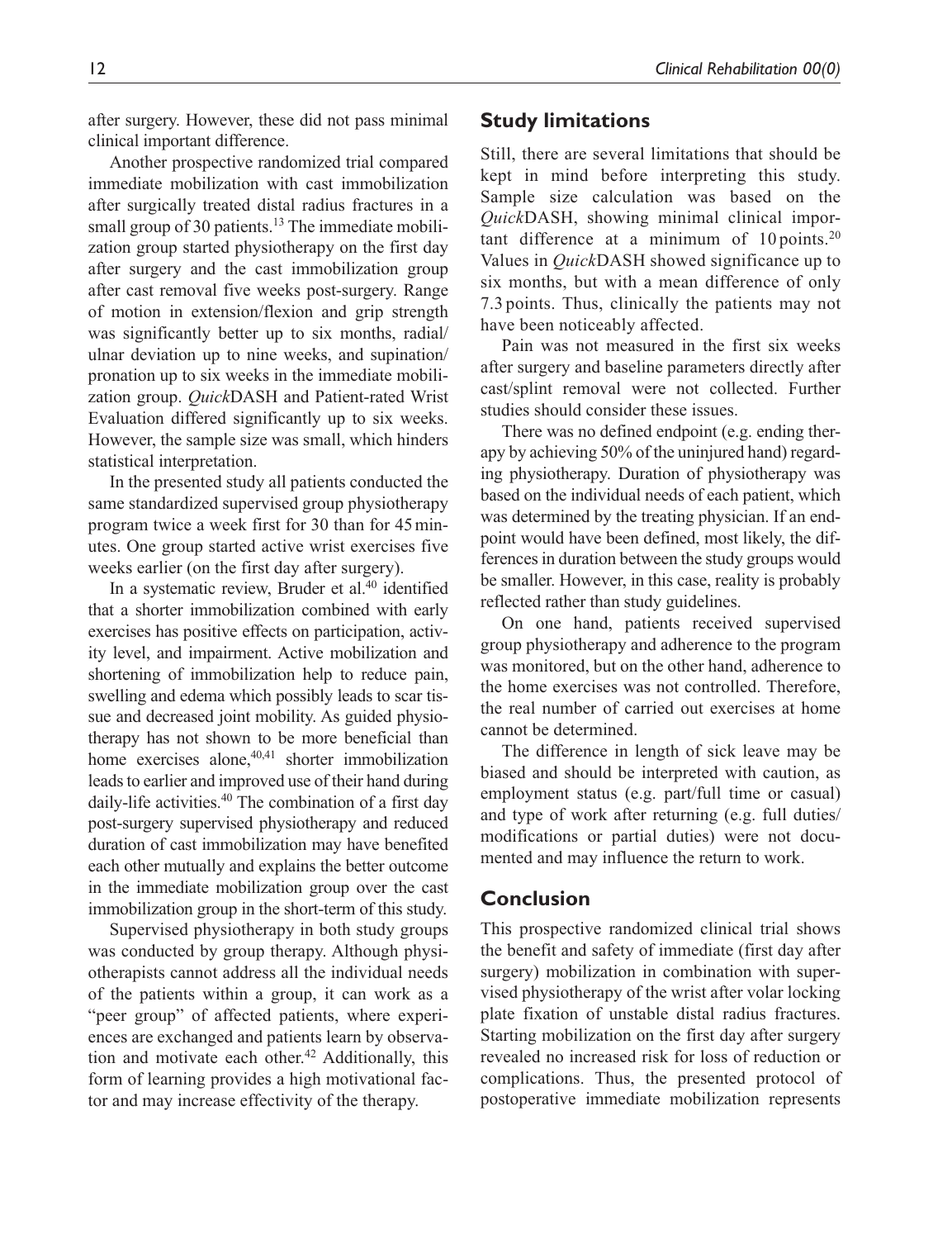the standard of care at our institution and will hopefully enter the relevant guidelines in the future.

## **Clinical messages**

- Immediate (first day after surgery) mobilization of the wrist after operatively treated distal radius fractures, in combination with supervised group physiotherapy leads to a better functional outcome after one year than an immobilization of five weeks.
- Wrist mobilization in a supervised group physiotherapy with home exercises starting the first day after surgery leads to no increased risk for loss of reduction or complications
- Shortening the immobilization time from five to one week does not lead to a significant increased risk of complications

## **Declaration of conflicting interests**

The author(s) declared no potential conflicts of interest with respect to the research, authorship, and/or publication of this article.

## **Funding**

The author(s) received no financial support for the research, authorship, and/or publication of this article.

## **Trial registration**

The Study was registered at the US National Institutes of Health (ClinicalTrials.gov): NCT02312128.

## **Ethical review committee statement**

Institutional review board approval was obtained from the Austrian Workers' Compensation Board (AUVA) for this study. All patients signed an informed written consent prior to their inclusion.

# **ORCID iD**

Stefan Quadlbauer **D** [https://orcid.org/0000-0001-6188](https://orcid.org/0000-0001-6188-109X) [-109X](https://orcid.org/0000-0001-6188-109X)

## **References**

1. MacIntyre NJ and Dewan N. Epidemiology of distal radius fractures and factors predicting risk and prognosis. *J Hand Ther* 2016; 29: 136–145.

- 2. DeGeorge BR, Brogan DM, Becker HA, et al. Incidence of complications following volar locking plate fixation of distal radius fractures: an analysis of 647 cases. *Plast Reconstr Surg* 2020; 145: 969–976.
- 3. Giladi AM, Shauver MJ, Ho A, et al. Variation in the incidence of distal radius fractures in the U.S. elderly as related to slippery weather conditions. *Plast Reconstr Surg* 2014; 133: 321–332.
- 4. Jupiter JB and Lipton H. The operative treatment of intraarticular fractures of the distal radius. *Clin Orthop Relat Res* 1993; 292: 48–61.
- 5. Manway J and Highlander P. Fractures of the distal radius. *Foot Ankle Spec* 2015; 8: 59–64.
- 6. Chung KC, Malay S and Shauver MJ. The relationship between hand therapy and long-term outcomes after distal radius fracture in older adults: evidence from the randomized wrist and radius injury surgical trial. *Plast Reconstr Surg* 2019; 144: 230e–237e.
- 7. Jupiter JB. Fractures of the distal end of the radius. *J Bone Joint Surg Am* 1991; 73: 461–469.
- 8. Quadlbauer S, Pezzei C, Jurkowitsch J, et al. Rehabilitation after distal radius fractures: is there a need for immobilization and physiotherapy? *Arch Orthop Trauma Surg* 2020; 140: 651–663.
- 9. Lozano-Calderón SA, Souer S, Mudgal C, et al. Wrist mobilization following volar plate fixation of fractures of the distal part of the radius. *J Bone Joint Surg Am* 2008; 90: 1297–1304.
- 10. Brehmer JL and Husband JB. Accelerated rehabilitation compared with a standard protocol after distal radial fractures treated with volar open reduction and internal fixation: a prospective, randomized, controlled study. *J Bone Joint Surg Am* 2014; 96: 1621–1630.
- 11. Hill JR, Navo PD, Bouz G, et al. Immobilization following distal radius fractures: a randomized clinical trial. *J Wrist Surg* 2018; 7: 409–414.
- 12. Watson N, Haines T, Tran P, et al. A comparison of the effect of one, three, or six weeks of immobilization on function and pain after open reduction and internal fixation of distal radial fractures in adults: a randomized controlled trial. *J Bone Joint Surg Am* 2018; 100: 1118–1125.
- 13. Quadlbauer S, Pezzei C, Jurkowitsch J, et al. Early rehabilitation of distal radius fractures stabilized by volar locking plate: a prospective randomized pilot study. *J Wrist Surg* 2017; 6: 102–112.
- 14. Clementsen SØ, Hammer O-L, Šaltytė Benth J, et al. Early mobilization and physiotherapy vs. late mobilization and home exercises after ORIF of distal radial fractures: a randomized controlled trial. *JBJS Open Access* 2019; 4: e0012.
- 15. Lichtman DM, Bindra RR, Boyer MI, et al. American Academy of Orthopaedic Surgeons clinical practice guideline on: the treatment of distal radius fractures. *J Bone Joint Surg Am* 2011; 93: 775–778.
- 16. Dresing K. Distale Speichenfraktur. *Leitlinie der deutschen Gesellschaft für Unfallchirrugie* 2015; AWMF-Nr. 012-015, 1–46.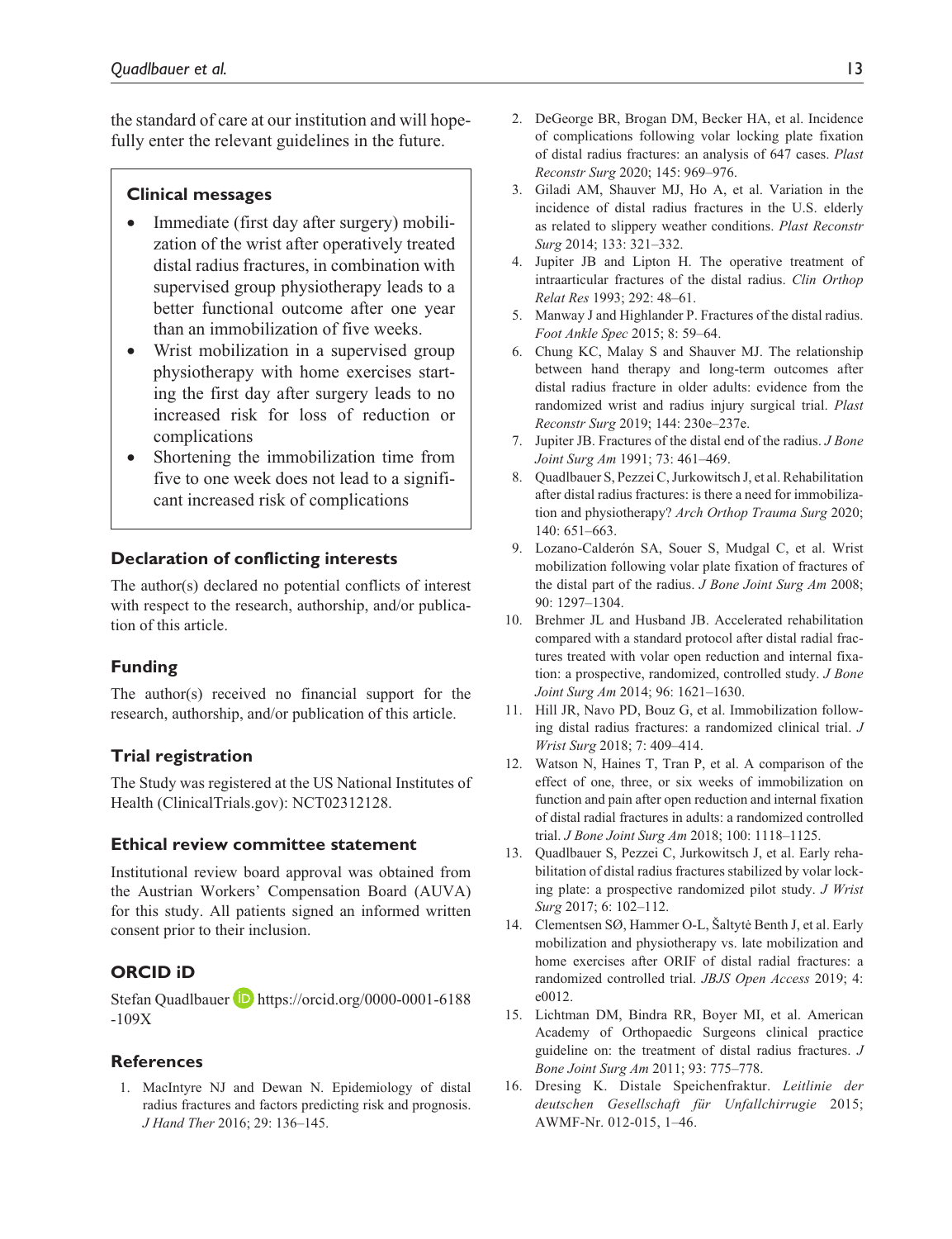- 17. Waljee JF, Ladd A, MacDermid JC, et al. A unified approach to outcomes assessment for distal radius fractures. *J Hand Surg Am* 2016; 41: 565–573.
- 18. Moher D. CONSORT: an evolving tool to help improve the quality of reports of randomized controlled trials. Consolidated standards of reporting trials. *JAMA* 1998; 279: 1489–1491.
- 19. Kim JK, Park MG and Shin SJ. What is the minimum clinically important difference in grip strength? *Clin Orthop Relat Res* 2014; 472: 2536–2541.
- 20. Chaudhry H, Kleinlugtenbelt YV, Mundi R, et al. Are volar locking plates superior to percutaneous K-wires for distal radius fractures? A meta-analysis. *Clin Orthop Relat Res* 2015; 473: 3017–3027.
- 21. Beaton DE, Wright JG and Katz JN. Development of the QuickDASH: comparison of three item-reduction approaches. *J Bone Joint Surg Am* 2005; 87: 1038–1046.
- 22. Walenkamp MM, de Muinck Keizer R-J, Goslings JC, et al. The minimum clinically important difference of the patient-rated wrist evaluation score for patients with distal radius fractures. *Clin Orthop Relat Res* 2015; 473: 3235–3241.
- 23. Hemelaers L, Angst F, Drerup S, et al. Reliability and validity of the German version of 'The Patient-rated Wrist Evaluation (PRWE)' as an outcome measure of wrist pain and disability in patients with acute distal radius fractures. *J Hand Ther* 2008; 21: 366–376.
- 24. Cooney WP, Bussey R, Dobyns JH, et al. Difficult wrist fractures. Perilunate fracture-dislocations of the wrist. *Clin Orthop Relat Res* 1987; 214: 136–147.
- 25. Müller ME, Koch P, Nazarian S, et al. *The comprehensive classification of fractures of long bones*. Germany: Springer, Heidelberg, Berlin, 1990, pp.148–191.
- 26. Schmitt R and Pommersberger K. Karpale Funktion und Morphometerie. In: Schmitt R and Lanz U (eds) *Bildgebende Diagnostik der Hand*. Germany: Thieme, Stuttgart, 2014, pp.184–197.
- 27. Arora R, Lutz M, Deml C, et al. A prospective randomized trial comparing nonoperative treatment with volar locking plate fixation for displaced and unstable distal radial fractures in patients sixty-five years of age and older. *J Bone Joint Surg Am* 2011; 93: 2146–2153.
- 28. Veldman PH, Reynen HM, Arntz IE, et al. Signs and symptoms of reflex sympathetic dystrophy: prospective study of 829 patients. *Lancet* 1993; 342: 1012–1016.
- 29. Quadlbauer S, Pezzei C, Jurkowitsch J, et al. Functional and radiological outcome of distal radius fractures stabilized by volar-locking plate with a minimum follow-up of 1 year. *Arch Orthop Trauma Surg* 2020; 140: 843–852.
- 30. Quadlbauer S, Pezzei C, Jurkowitsch J, et al. Early complications and radiological outcome after distal radius fractures stabilized by volar angular stable locking plate. *Arch Orthop Trauma Surg* 2018; 138: 1773–1782.
- 31. Rosenauer R, Pezzei C, Quadlbauer S, et al. Complications after operatively treated distal radius fractures. *Arch Orthop Trauma Surg* 2020; 140: 665–673.
- 32. Bentohami A, de Burlet K, de Korte N, et al. Complications following volar locking plate fixation for distal radial fractures: a systematic review. *J Hand Surg Eur Vol* 2014; 39(7): 745–754.
- 33. Esenwein P, Sonderegger J, Gruenert J, et al. Complications following palmar plate fixation of distal radius fractures: a review of 665 cases. *Arch Orthop Trauma Surg* 2013; 133: 1155–1162.
- 34. Klein SM, Prantl L, Koller M, et al. Evidence based postoperative treatment of distal radius fractures following internal locking plate fixation. *Acta Chir Orthop Traumatol Cech* 2015; 82: 33–40.
- 35. Sorensen AA, Howard D, Tan WH, et al. Minimal clinically important differences of 3 patient-rated outcomes instruments. *J Hand Surg Am* 2013; 38: 641–649.
- 36. Schmitt JS and Di Fabio RP. Reliable change and minimum important difference (MID) proportions facilitated group responsiveness comparisons using individual threshold criteria. *J Clin Epidemiol* 2004; 57: 1008–1018.
- 37. Franchignoni F, Vercelli S, Giordano A, et al. Minimal clinically important difference of the disabilities of the arm, shoulder and hand outcome measure (DASH) and its shortened version (quickDASH). *J Orthop Sports Phys Ther* 2014; 44: 30–39.
- 38. Kay S, McMahon M and Stiller K. An advice and exercise program has some benefits over natural recovery after distal radius fracture: a randomised trial. *Aust J Physiother* 2008; 54: 253–259.
- 39. Handoll HH and Elliott J. Rehabilitation for distal radial fractures in adults. *Cochrane Database Syst Rev* 2015; 9: CD003324.
- 40. Bruder AM, Shields N, Dodd KJ, et al. Prescribed exercise programs may not be effective in reducing impairments and improving activity during upper limb fracture rehabilitation: a systematic review. *J Physiother* 2017; 63: 205–220.
- 41. Taylor NF, Dodd KJ, Shields N, et al. Therapeutic exercise in physiotherapy practice is beneficial: a summary of systematic reviews 2002-2005. *Aust J Physiother* 2007; 53: 7–16.
- 42. Wulf G, Shea C and Lewthwaite R. Motor skill learning and performance: a review of influential factors. *Med Educ* 2010; 44: 75–84.
- 43. Smith DW, Brou KE and Henry MH. Early active rehabilitation for operatively stabilized distal radius fractures. *J Hand Ther* 2004; 17: 43–49.
- 44. Artzberger SM. Manual edema mobilization: an edema reduction technique for the orthopedic patient. In: Skirven T, Osterman AL, Fedorczyk J, et al. (eds) *Rehabilitation of the hand and upper extremity*. Philadelphia, PA: Elsevier, Mosby, 2011, pp.868–881.
- 45. Valdes K. A retrospective pilot study comparing the number of therapy visits required to regain functional wrist and forearm range of motion following volar plating of a distal radius fracture. *J Hand Ther* 2009; 22: 312–8; quiz 319.
- 46. Sarah M and Zoe C. Assessment. In: Warwick D, Dunn R, Melikyan E, et al. (eds) *Hand surgery (Oxford specialist*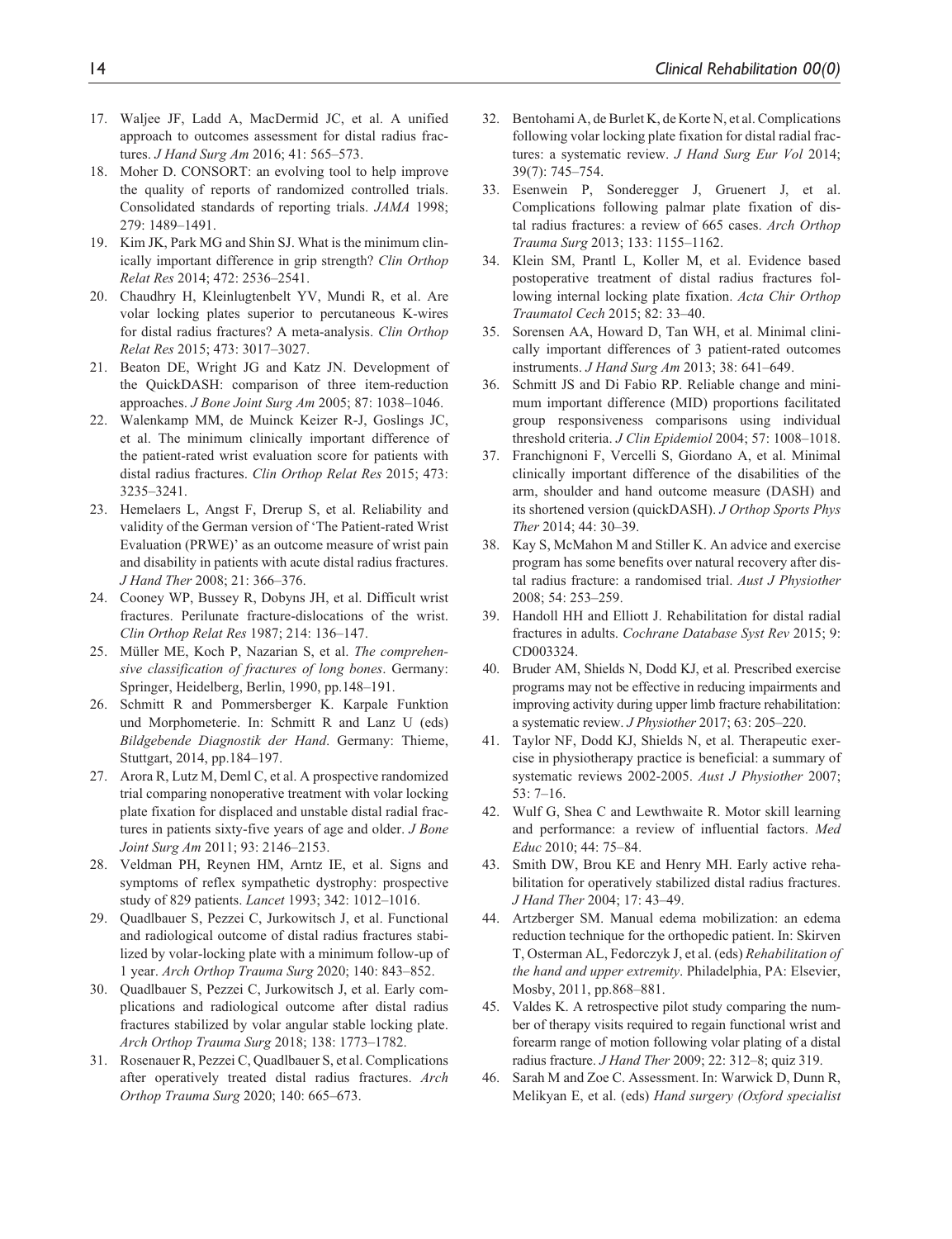*handbooks series in surgery)*. Oxford: Oxford University Press, 2009, pp.2–38.

- 47. Kennedy D, Jerosch-Herold C and Hickson M. The reliability of one vs. three trials of pain-free grip strength in subjects with rheumatoid arthritis. *J Hand Ther* 2010; 23: 384–NaN90; quiz 391.
- 48. Gummesson C, Ward MM and Atroshi I. The shortened disabilities of the arm, shoulder and hand questionnaire (QuickDASH): validity and reliability based on responses within the full-length DASH. *BMC Musculoskelet Disord* 2006; 7: 44.
- 49. MacDermid JC, Turgeon T, Richards RS, et al. Patient rating of wrist pain and disability: a reliable and valid measurement tool. *J Orthop Trauma* 1998; 12: 577–586.
- 50. Marks M, Audigé L, Herren DB, et al. Measurement properties of the German Michigan Hand Outcomes Questionnaire in patients with trapeziometacarpal osteoarthritis. *Arthritis Care Res* 2014; 66: 245–252.
- 51. Dacombe PJ, Amirfeyz R and Davis T. Patient-reported outcome measures for hand and wrist trauma: is there sufficient evidence of reliability, validity, and responsiveness? *Hand (N Y)* 2016; 11: 11–21.

# **Appendix**

## *Therapeutic interventions/exercises*

#### *Immediate mobilization group*

*Inpatient physiotherapy program (day 1–2 after surgery).* Occupational therapists fitted all patients randomized into the immediate mobilization group with a removable thermoplastic splint for the forearm on the first day after surgery. The splint was worn for one week but patients were allowed to remove the splint during the supervised physiotherapy and at home to do the instructed wrist exercises (at least four times a day, 10 repetitions) by themselves. Patients were also encouraged to remove the splint for light activities of daily living (max lifting of 1 kg for the first eight weeks). $43$ 

Supervised physiotherapy was performed from the first postoperative day, with active wrist mobilization exercises in extension/flexion, pro-/supination, and radial-/ulnar deviation. Patients were instructed to start with small movements of the wrist within the painless range and increase movement range up to the pain threshold. Equally, exercises for the shoulder, elbow, and fingers in all movement directions were performed. Interventions for edema reduction were instructed (elevation of the affected hand, cool packs, manual edema mobilization<sup>44</sup> – light skin-traction massage of the upper extremity from distal to proximal, pumping movements with the fingers).

*Outpatient physiotherapy program (day 2 after surgery).* Supervised group physiotherapy was performed twice a week for 30minutes for the first five weeks in the "immediate mobilization group" in our outpatient physiotherapy department. Active exercises for the wrist, shoulder, elbow, and fingers in all movement directions were performed. Additionally, all exercises were supposed to be carried out by the patients at home at least four times a day with 10 repetitions. Detailed review of the exercises for the "immediate mobilization group" are summarized in the Appendix Table A1.

From the sixth week after surgery the patients attended the "hand group" for 45minutes twice a week.

#### *Cast immobilization group*

*Inpatient physiotherapy program (day 1–2 after surgery).* All patients randomized into the cast immobilization group received a non-removable plaster cast on the first postoperative day for five weeks. During the inpatient stay supervised physiotherapy was performed with active mobilization of the shoulder, elbow, and fingers. In addition, interventions for edema reduction as in the immediate mobilization group were instructed. All exercises were supposed to be performed by the patients at least four times a day with 10 repetitions at home.

*Outpatient physiotherapy program (day 2 after surgery).* Patients randomized into the cast immobilization group attended the supervised "cast immobilization group" physiotherapy twice a week for 30minutes in our outpatient physiotherapy department. Active exercises for the shoulder, elbow, and fingers were performed. Exercises were supposed to be carried out at least four times a day with 10 repetitions at home.

The cast was worn for five weeks. After removal in the sixth week after surgery the patients attended the "hand group" for 45 minutes twice weekly, where they started with wrist exercises and continued with the exercises for shoulder, elbow, and fingers.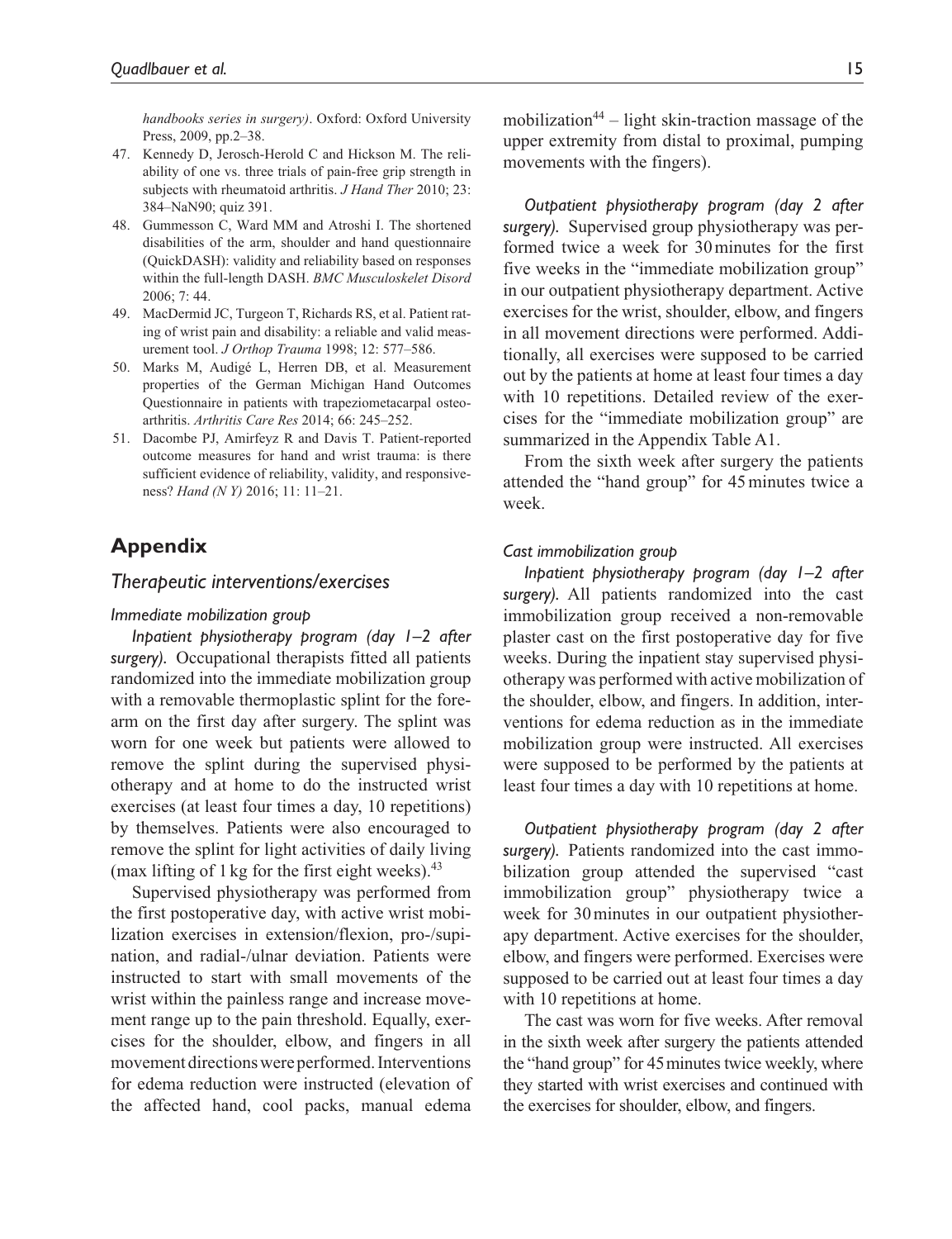Detailed exercises for the immobilization group are given in Appendix Table A2.

*Hand group physiotherapy program (both groups).* From the sixth week after surgery, patients from both groups (immediate mobilization and cast immobilization) attended the "hand group." The intensity of all exercises from the first five weeks were increased. Additionally, coordination, stretch, strengthening exercises, and weight bearing activities for the wrist and upper extremity with different therapy devices (balls, ring, barbell, and bars) were conducted.43,45

Detailed exercises for the hand group are given in Appendix Table A3.

To monitor attendance to the physiotherapy program, each visit in our outpatient department was registered from the supervising physiotherapist.

## *Outcome measures*

*Range of motion and grip strength.* Range of motion was measured with a standard manual goniometer in sitting position, adducted shoulder, the arm pressed against the torso, and the elbow held in  $90^\circ$  flexion.<sup>46</sup> To measure pronation, the goniometer was placed dorsally with pivot at the midcarpus and for supination volarly. Extension/flexion was measured with the goniometer positioned over the ulnar aspect of the wrist, the pivot in the carpal region, and the distal arm of the goniometer over the fifth metacarpal. For reporting radial/ulnar deviation the forearm was placed in pronation and the wrist in neutral position. The goniometer was placed at the midcarpal region, with the proximal arm in the center of the forearm and the distal arm over the third metacarpal.

Grip strength was measured bilaterally with the same Jamar hand dynamometer (Jamar, Sammons Preston Rolyan, Mississauga, Ontario, Canada) in position 2 with adducted and neutrally rotated shoulder, elbow flexed 90°, and the forearm and wrist in neutral position. One grip strength measurement was used, as it has been reported to be comparable with the average of three measurements<sup>47</sup> (minimal clinical important difference:  $6.5 \text{ kg}$  or  $19.5\%$  decrease<sup>19</sup>).

*Patient-reported outcome measures.* The 19-item shortened disabilities of the arm, shoulder and hand (*Quick*DASH) score is a self-administered, health-related quality-of-life questionnaire and measures disability, symptoms in a single or multiple conditions of the upper limb and has been shown to have good psychometric properties. $21,48$ Patients are asked to rate their ability to perform upper limb tasks from 1 (no difficulty) to 5 (unable to perform). Higher scores indicating higher upperextremity activity limitation<sup>21</sup> (minimal clinical important difference:  $10 \text{ points}^{20}$ ).

The Patient-rated Wrist Evaluation is a selfadministered, 15-item health-related quality-of-life questionnaire and measures pain and disability in daily activities, whereby 5 assesses pain and 10 disability. The Patient-rated Wrist Evaluation was developed to assess wrist pain and disability from a patient's perspective and has been used in previous studies with patients with distal radius fractures and is proven to be a sensitive, valid, and reliable assessment tool. Higher scores indicate higher upper-extremity activity limitation<sup>23,49</sup> (minimal clinical important difference:  $11.5$  points<sup>22</sup>).

The modified Mayo Wrist Score assesses four domains: pain, grip strength, range of motion, and return to employment. Each domain is scored with 25points. The Score is evaluated by a physician, but requires subjective evaluation of pain, which is reported by the patients. Higher scores indicate lower wrist activity limitation: 100–90 points are graded as "excellent," 80–89 points as "good," 65–79 points as "fair," and under 65 points as "poor."<sup>50</sup> Although the score is often used to assess wrist activity limitation, relativity, validity, or responsiveness is not evaluated in the literature.<sup>51</sup>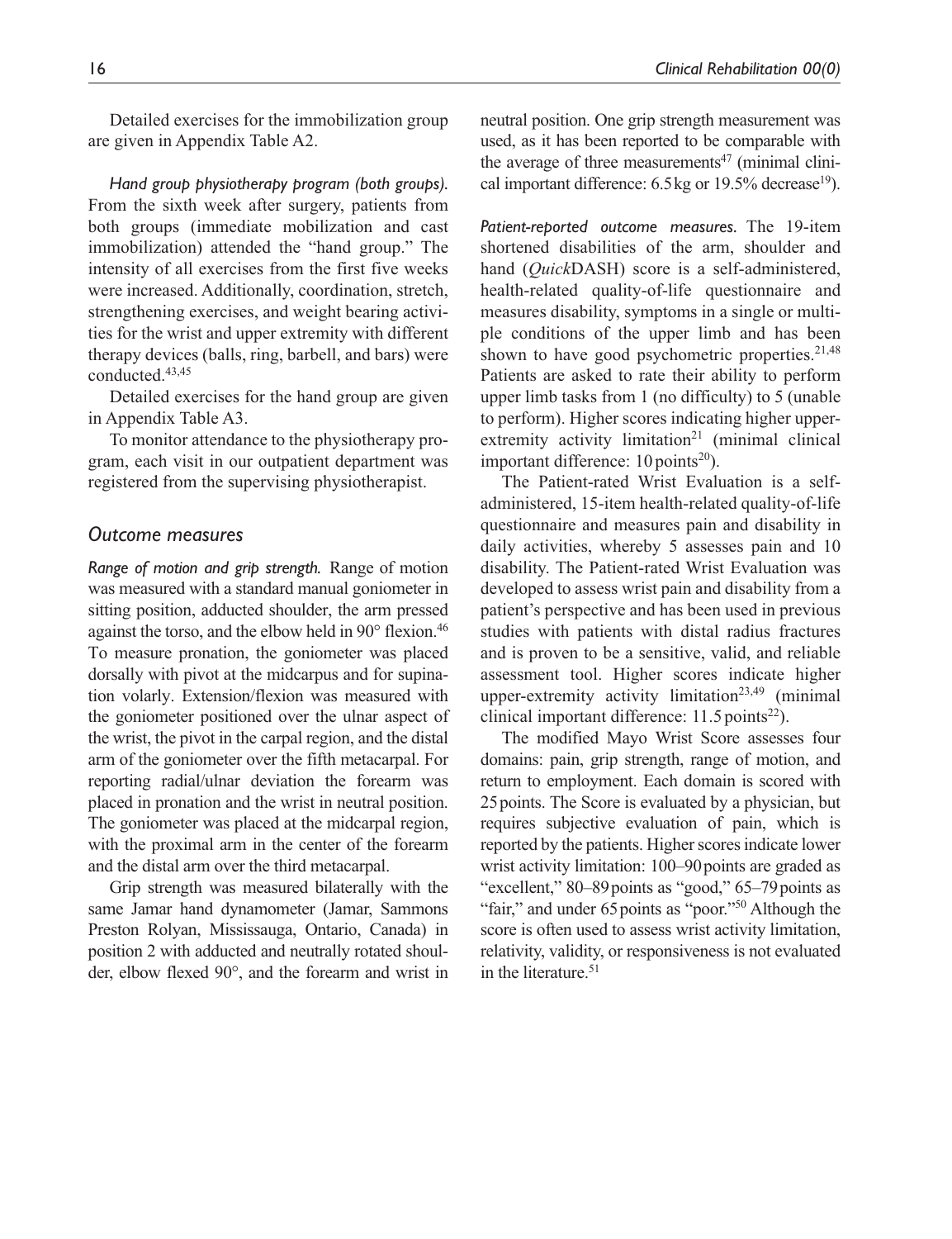| Therapeutic objectives                     | Minutes,<br>including breaks | Exercises/intervention                                                                                                                                                                                                                                                       |
|--------------------------------------------|------------------------------|------------------------------------------------------------------------------------------------------------------------------------------------------------------------------------------------------------------------------------------------------------------------------|
| Edema control                              | 3 <sup>1</sup>               | Elevation of the hand, activation of the muscle pump<br>of both upper extremities, manual edema mobilization<br>$(MEM)^{44}$ – light skin-traction massage of the upper<br>extremity from distal to proximal – performed by the<br>patients themselves, cold packs, skincare |
| Prevent adhesions of the scar              | $2^{\epsilon}$               | Mobilization and care of the scar (after sutures removed)                                                                                                                                                                                                                    |
| Free mobility of the finger joints         | 5'                           | Active mobilization of the fingers in extension/flexion and<br>of the thumb in retropulsion/opposition and abduction/<br>adduction<br>Lumbrical grip, straight and full fist, hook grip, precision                                                                           |
|                                            |                              | grip, pinch grip, finger abduction/adduction (spread and<br>close fingers) coordination exercises, bilateral exercises                                                                                                                                                       |
| Increasing mobility of the wrist           | 10 <sup>6</sup>              | Active mobilization of the wrist in extension/flexion.<br>pro-/supination, and radial/ulnar deviation up to pain<br>threshold coordination exercises, bilateral exercises                                                                                                    |
|                                            | 5'                           | From week 3: stretching exercises in extension/flexion<br>pro-/supination and radial/ulnar deviation                                                                                                                                                                         |
| Maintain mobility of elbow and<br>shoulder | 5'                           | Active mobilization of elbow and shoulder in all<br>movement directions                                                                                                                                                                                                      |

**Table A1.** Exercise program immediate mobilization group (week 1–5 after surgery – twice a week 30minutes) – 10 patients/group/physiotherapist.

**Table A2.** Exercise program cast immobilization group (week 1–5 after surgery – twice a week 30 minutes) – 10 patients/group/physiotherapist.

| Therapeutic objectives                     | Minutes,<br>including breaks | Exercises/intervention                                                                                                                                                                                                                                                                                     |
|--------------------------------------------|------------------------------|------------------------------------------------------------------------------------------------------------------------------------------------------------------------------------------------------------------------------------------------------------------------------------------------------------|
| Avoid narrow or loose cast                 | 5'                           | Plaster check                                                                                                                                                                                                                                                                                              |
| Edema control                              | 5'                           | Elevation of the hand, activation of the muscle pump of both<br>upper extremities, manual edema mobilization (MEM) <sup>44</sup> - light<br>skin-traction massage of the upper extremity from distal<br>(proximal of the cast) to proximal – performed by the patients<br>themselves, cold packs, skincare |
| Free motion of the finger<br>joints        | ۱0'                          | Active mobilization of the fingers in extension/flexion and<br>thumb in retropulsion/opposition and abduction/adduction.                                                                                                                                                                                   |
|                                            |                              | Lumbrical grip, straight and full fist, hook grip, precision grip,<br>pinch grip, finger abduction/adduction (spread and close fingers)<br>Coordination exercises, bilateral exercises                                                                                                                     |
| Maintain mobility of elbow<br>and shoulder | 10°                          | Active mobilization of elbow and shoulder in all movement<br>directions                                                                                                                                                                                                                                    |